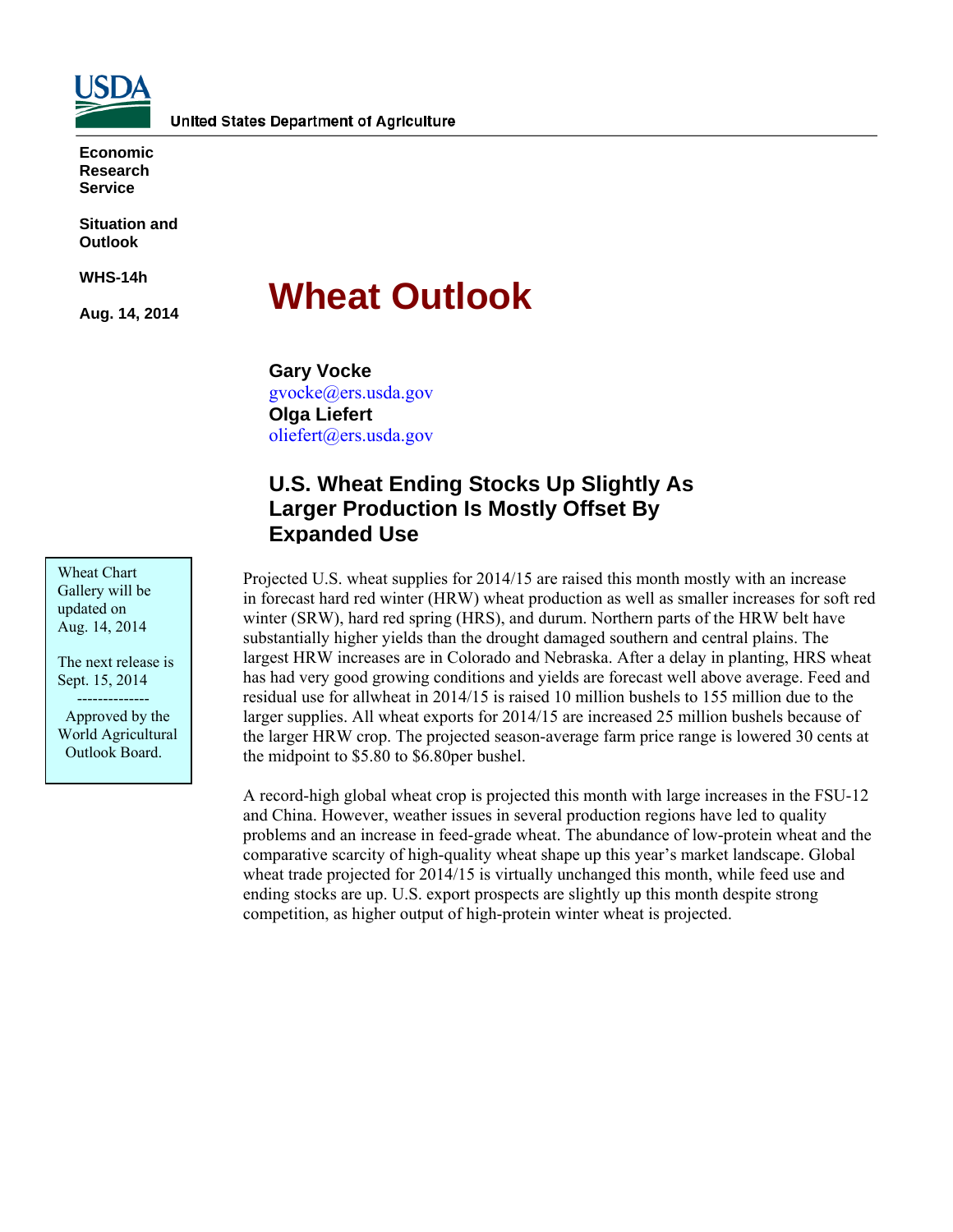# *Wheat Ending Stocks for 2014/15 Projected To Increase Slightly From July*

Ending stocks of all wheat for 2014/15 are projected up 3 million bushels from July as total supplies are raised more than total use. Total wheat supplies for 2014/15 are projected up 38 million bushels from July with higher production. Planted and harvested areas are unchanged from July. Total projected uses are up 35 million bushels from July because of higher exports and domestic use. Domestic use is up 10 million bushels from July with higher feed and residual use.

### *2014 U.S. Winter Wheat Production*

The survey-based forecast of winter wheat production, at 1,397 million bushels, is up 30 million bushels from July, but down 137 million bushels from 2013. Expected 2014 harvested area is 32.4 million acres, unchanged from 2013. The 2014 winter wheat yield is forecast at 43.1 bushels per acre, up 0.92 bushels from July, but down 4.3 bushels from the previous year.

### *2014 Winter Wheat Production Estimates by Class*

Hard red winter (HRW) production is forecast at 729 million bushels, up 26 million bushels from July down 15 million bushels from a year ago. Forecast yield is 33.3 bushels per acre, up from 32.1 bushels in July. 2014 production is down from 2013 as a lower yield more than offsets a higher harvest area. Yields were reduced by drought conditions and an April spring freeze. Forecast planted area, harvested area, and yield and year-to-year changes for 2014 from 2013 are 30.4 million acres, up 0.8 million acres; 21.9 million acres, up 1.7 million acres; and 33.3 bushels per acre, down 3.5 bushels per acre, respectively.

Soft red winter (SRW) production is forecast at 466 million bushels, up 8 million bushels from July, but down 99 million bushels from last year. Forecast yield is 64.0 bushels per acre, up from 62.9 bushels in June. 2014 production is forecast lower from 2013 because of both lower harvested area and a lower yield. Forecast planted area, harvested area, and yield and year-to-year changes for 2014 from 2013 are 8.5 million acres, down 1.5 million acres; 7.3 million acres, down 1.6 million acres; and 64.0 bushels per acre, up 0.3 bushels per acre, respectively.

White winter wheat production for 2014 is forecast to total 202 million bushels, down 5 million bushels from July and down 24 million bushels from a year ago. The planted and harvested areas, production, and yield for white winter wheat were as follows (hard white winter  $=$  HWW and soft white winter  $=$  SWW):

| 2014 August                    |       | <b>HWW SWW</b> |
|--------------------------------|-------|----------------|
| Planted area (million acres)   | 0.379 | 3.030          |
| Harvested area (million acres) | 0.308 | 2.91           |
| Yield (bushels/acre)           | 36.7  | 65.4           |
| Production (million bushels)   | 113   | 190.3          |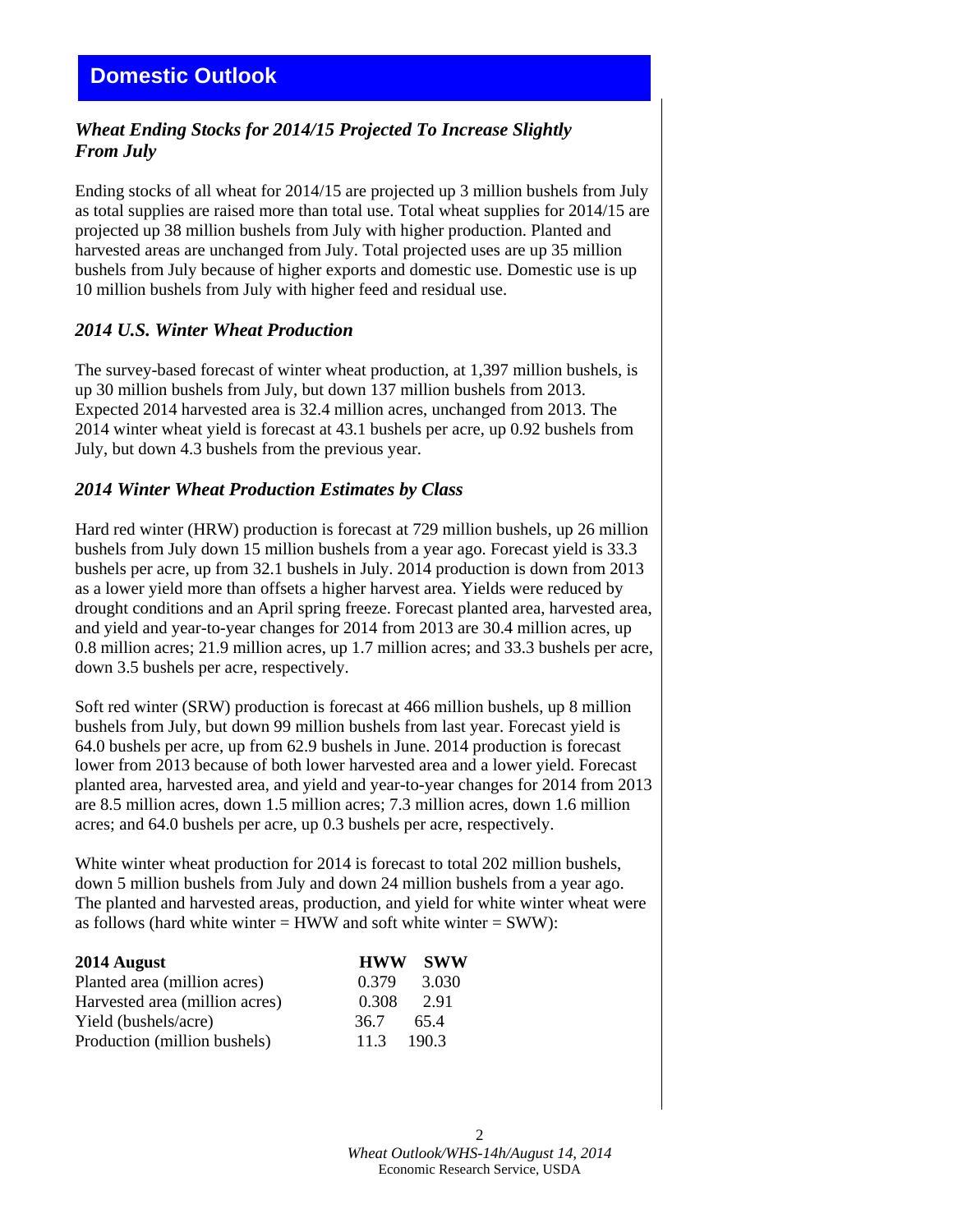| <b>2014 July</b>               | <b>HWW</b> | <b>SWW</b> |
|--------------------------------|------------|------------|
| Planted area (million acres)   | 0.379      | 3.030      |
| Harvested area (million acres) | 0.308      | 2.91       |
| Yield (bushels/acre)           | 34.3       | 67.3       |
| Production (million bushels)   | 10.6       | 195.8      |
|                                |            |            |
| 2013                           | <b>HWW</b> | <b>SWW</b> |
| Planted area (million acres)   | 0.365      | 3.134      |
| Harvested area (million acres) | 0.283      | 3.028      |
| Yield (bushels/acre)           | 39.4       | 70.7       |

Desert durum production in California and Arizona is forecast at 12.6 million bushels for 2014. This production is less than the 14.8 million bushels in 2013.

### *Spring Wheat Production Estimates by Class*

Hard red spring (HRS) production is forecast at 529 million bushels, up 9 million bushels from July and up 39 million bushels from 2013. HRS production is forecast up as higher harvested area more than offset lower yields. Forecast yield is 45.2 bushels per acre, up from 44.5 bushels in July. Forecast planted area, harvested area, yield and year-to-year changes for 2014 from 2013 are, respectively, 12.0 million acres (up 1.1 million), 11.7 million acres, (up 1.0 million), and 45.2 bushels per acre (down 0.6 bushels).

White spring production is estimated to total 43.2 million bushels, down 1.0 million bushels from July, but up 0.1 million bushels from 2013.The planted and harvested areas, production, and yield for white spring wheat are as follows (hard white spring  $=$  HWS and soft white spring  $=$  SWS):

| 2014 August                    | <b>HWS</b> | <b>SWS</b> |
|--------------------------------|------------|------------|
| Planted area (million acres)   | 0.149      | 0.567      |
| Harvested area (million acres) | 0.144      | 0.551      |
| Yield (bushels/acre)           | 73.0       | 59.4       |
| Production (million bushels)   | 10.51      | 32.74      |
| <b>2014 July</b>               | <b>HWS</b> | <b>SWS</b> |
| Planted area (million acres)   | 0.149      | 0.567      |
| Harvested area (million acres) | 0.144      | 0.551      |
| Yield (bushels/acre)           | 71.4       | 61.5       |
| Production (million bushels)   | 10.28      | 33.89      |
| 2013                           | <b>HWS</b> | <b>SWS</b> |
| Planted area (million acres)   | 0.146      | 0.512      |
| Harvested area (million acres) | 0.141      | 0.495      |
| Yield (bushels/acre)           | 74.5       | 65.9       |
| Production (million bushels)   | 10.50      | 32.63      |

Durum wheat production is forecast to total 60.5 million bushels, up 0.9 million bushels from July, but down 1.4 million bushels from a year ago. Forecast yield is 42.7 bushels per acre, up from 42.1 bushels in July. Durum production is forecast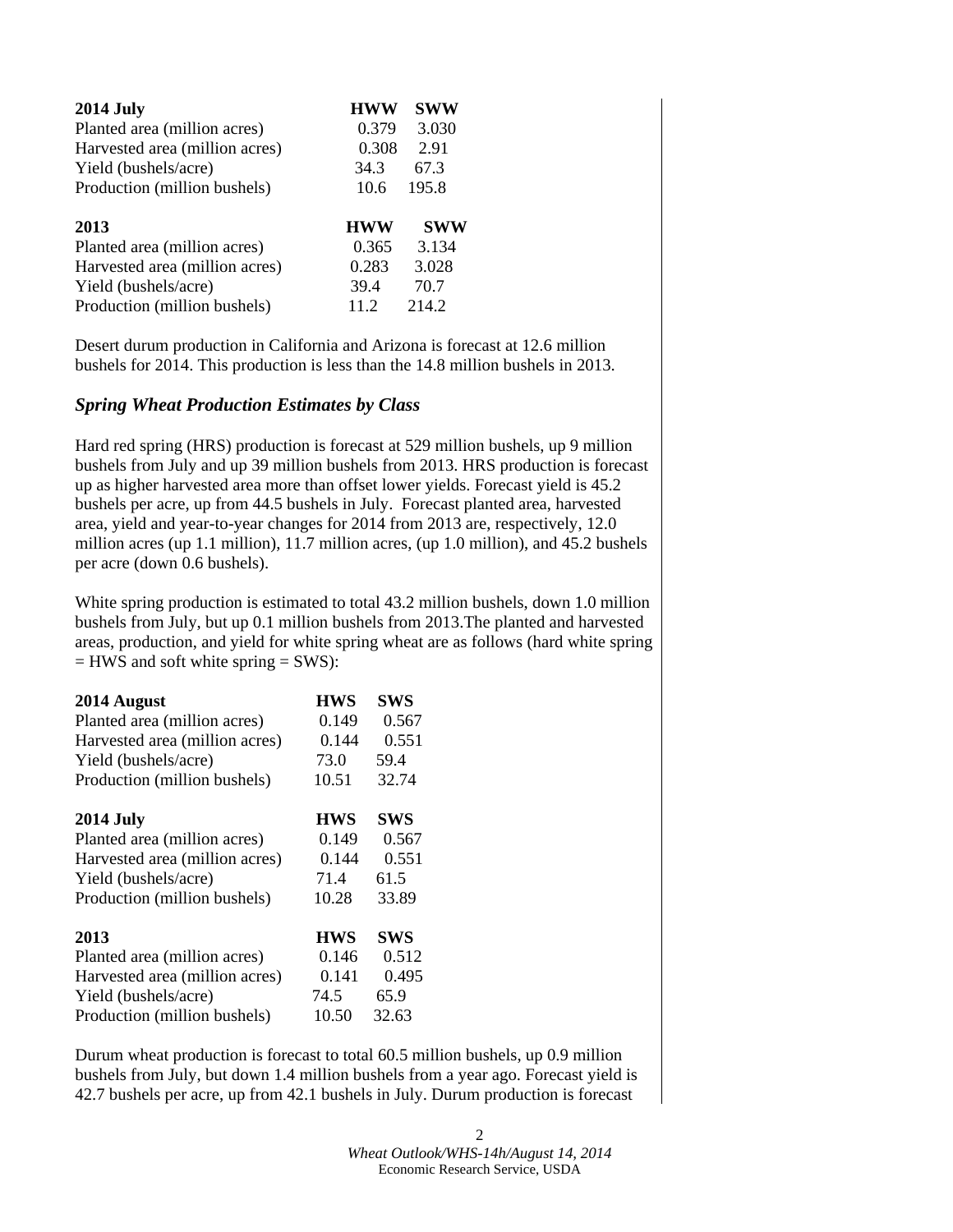down from 2013 with slightly smaller harvest area and lower yields. Forecast planted area, harvested area, and yield and year-to-year changes for 2014 from 2013 are, respectively, 1.47 million acres (unchanged), 1.42 million acres, (unchanged), and 42.7 bushels per acre (down 0.9 bushels).

# *Projected 2014/15 Supplies Up This Month*

The 2014/15 outlook for U.S. wheat supplies is raised 38 million bushels from July to 2,779 million bushels. Beginning stocks for 2014/15, at 590 million bushels, are unchanged from July. Projected imports, at 160 million bushels, are unchanged from July. Production is forecast at 2,030 million bushels, up 38 million bushels from July.

# *Projected 2014/15 Supplies Down From 2013/14*

Total supplies are down a projected 237 million bushels from 2013/14 to 2,779 million bushels. Only HRS supplies are projected up year to year. Projected supplies of the other classes are down, especially HRW and SRW. HRW supplies are down mostly because of lower carryin stocks; the combined result of sharply lower production in 2013/14 compared to 2012/13 and strong 2013/14 exports. SRW supplies are down mostly due to lower production; the result of lower planted and harvest areas.

# *Projected 2014/15 Utilization Up This Month*

The 2014/15 outlook for U.S. wheat use is projected up 35 million bushels from July to 2,116 million bushels. Food use, at 960 million bushels, is unchanged from July. Seed use, at 76 million bushels, is also unchanged. Feed and residual use is raised 10 million bushels from June to 155 million bushels with higher overall supplies and with quality issues with the SRW crop. Exports are raised 25 million bushels from July to 925 million bushels reflecting the larger HRW supplies this month compared to July.

# *Projected 2014/15 Utilization Down from 2013/14*

Total use is projected down by 310 million bushels from 2013/14 to 2,116 million bushels. Total use of all classes is down year to year with the SRW and HRW classes down the most.

Projected domestic use, at 1,191 million bushels, is down 59 million bushels from 2013/14 as lower expected feed and residual use more than offset higher food use. Projected 2014/15 exports are down 251 million bushels from 2013/14 to 925 million bushels, especially due to SRW and HRW exports. SRW and HRW are exports expected down 143 million bushels and 91 million bushels, respectively.

# *Projected 2014/15 Ending Stocks Up From July and 2013/14*

The projected 2014/15 outlook for U.S. wheat ending stocks is raised 3 million bushels from July to 663 million bushels. Total 2014/15 ending stocks are expected up 12 percent from 2013/14. Stocks of SRW, HRS, and durum are expected up year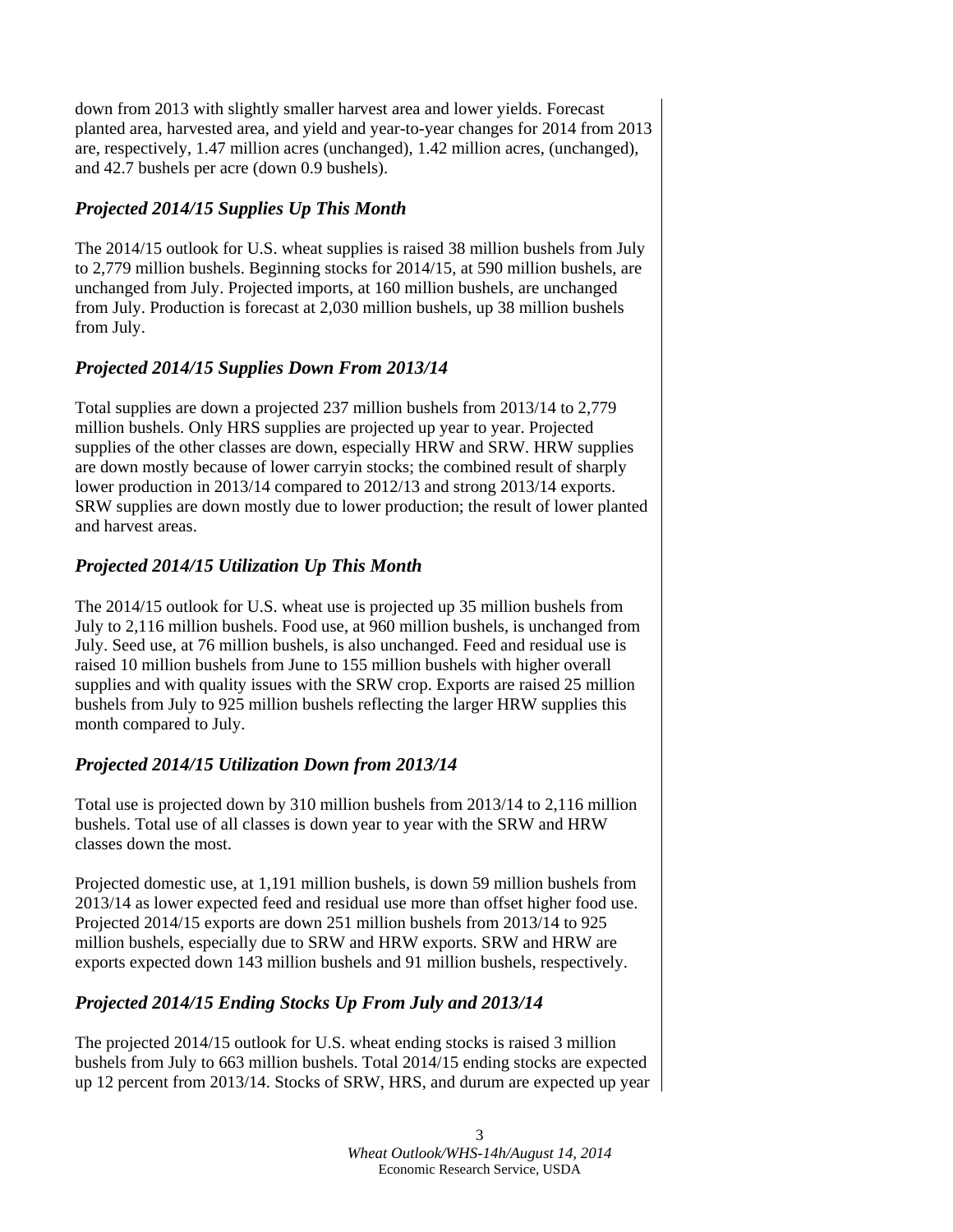to year by 72 percent, 24 percent, and 12 percent, respectively. HRW and white ending stocks are expected down 21 percent and 6 percent, respectively.

### *The 2014/15 Price Range Is Down From July*

The projected season-average farm price range for 2014/15 is \$5.80 to \$6.80 per bushel, down from the July range of \$6.00 to \$7.20 per bushel. For comparison, the season-average farm price for 2013/14 is estimated at \$6.87 per bushel.

### *USDA Wheat Baseline, 2014-23*

Each year, USDA updates its 10-year projections of supply and utilization for major field crops grown in the United States, including wheat. A detailed discussion summarizing the historical forces determining U.S. wheat supply and utilization, along with the analysis underlying the wheat projections for 2014-23, is available at http://www.ers.usda.gov/topics/crops/wheat/usda-wheat-baseline,-2014-23.aspx.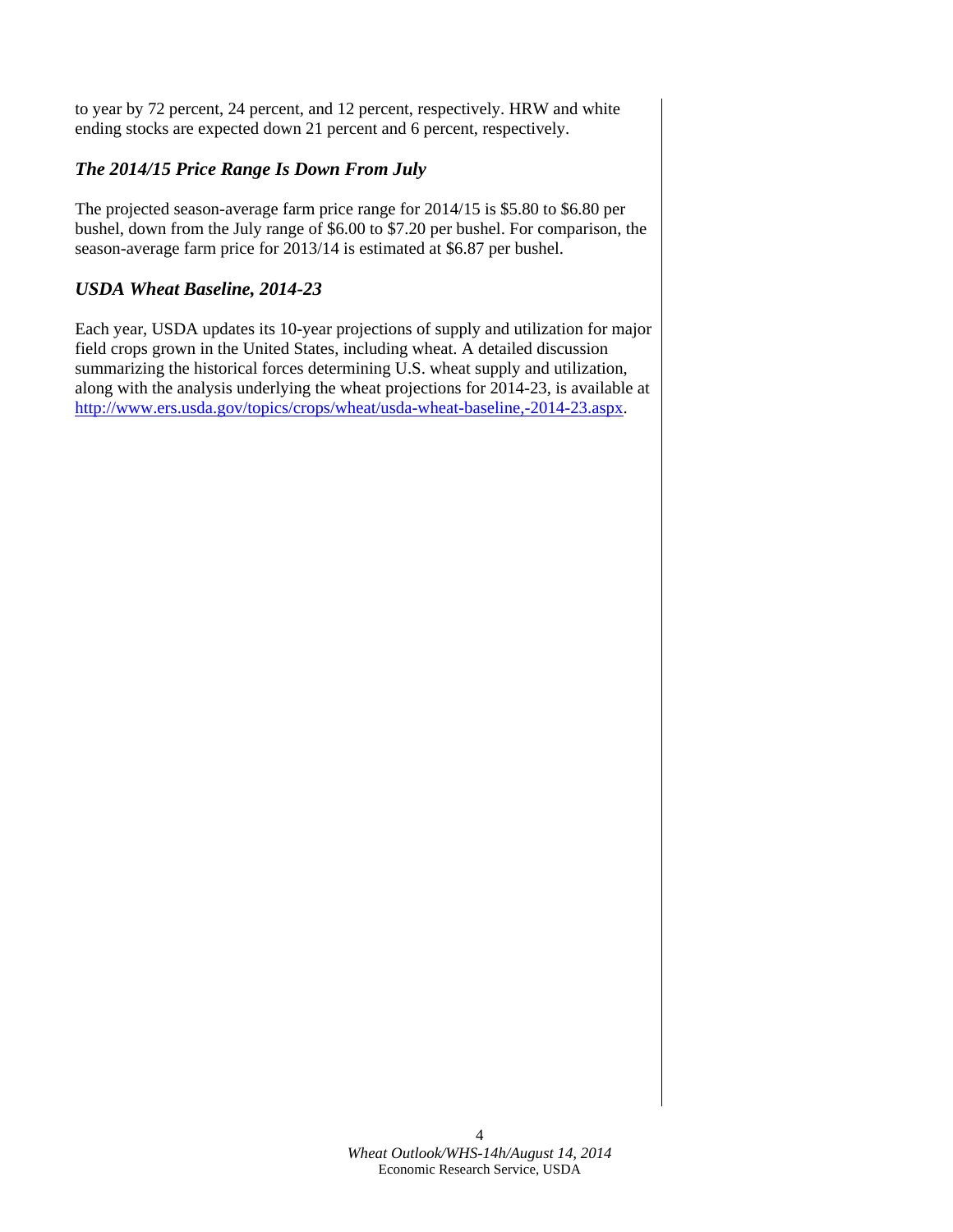# **International Outlook**

### *World Wheat Production Prospects for 2014/15 Break the 2013/14 Record*

Both global and foreign wheat production broke the 2013/14 record this month. Global production for 2014/15 is up 10.9 million tons this month to 716.1 million, and foreign wheat production is up 9.9 million tons, with sizeable increases for the FSU-12 and China.

Wheat production in Russia is projected significantly up by 6.0 million tons this month 59.0 million, with wheat yields at the highest ever, 2008 being the previous record. Favorable fall conditions and low winterkill, abundant rainfall, and moderate temperatures during the critical reproductive stages enhanced winter wheat yields in all major wheat-producing regions in European Russia. The winter wheat harvest has almost complete in the South District, and is about 85 percent finished in the Central and the North Caucasus Districts. In the Volga District, which is the only one among three major winter wheat-producing regions that grows sizeable quantities of both, winter and spring wheat, about 90 percent of winter wheat is already in the bin. Harvest reports indicate exceptionally high yields in these regions, from 15 percent higher on the year in the Central, to around 20 percent in the Volga and the South, and to almost 30 percent in the North Caucasus. Spring wheat growing conditions have been favorable in the European (Upper Volga) part of the country, as well as in the Urals. However, parts of Siberia (Altai and Novosibirsk) have suffered from dryness. The excellent harvest weather has also resulted in unusually high grain quality, which is expected to give Russia a commercial advantage given the prevalence of low-quality wheat in the market this year.

Ukraine's wheat production prospects are increased 1.0 million tons this month to 22.0 million. As of August 1, 83 percent of wheat was harvested, which is lower than last year. However, yields are up more than 10 percent on the year. Good weather conditions throughout the wheat-growing period and the latest harvest reports support the forecast. Harvest-time precipitation has damaged crop quality and increased supplies of feed-grade wheat. Wheat production is also up in neighboring Belarus and Moldova by 0.6 and 0.4 million tons, respectively.

Chinese wheat production is increased 2.0 million tons to 126.0 million following the latest Government data. Both the crop and the yield are records. The winter wheat harvest is complete and spring wheat is being harvested in August. The Chinese Government has recently made available the new grain estimates for the current year. Wheat is not explicitly broken out in this publication, rather the estimates are given jointly for a set of grains, however, within this grouping winter wheat accounts for 95 percent of output. Information indicates that yields this year are at a new record high that is up 3 percent greater on the year, and gives an increase in winter wheat output of 4.0 million tons over last year. Chinese wheat yields have been growing steadily since 2002, increasing by 39 percent since, and are approaching the high level of the European Union. Nonetheless, the potential for yield growth has not yet been exhausted, as the country can more widely disseminate improved farm management practices. A countervailing point is that demand for higher quality varieties has been increasing because Chinese consumers are shifting away from traditional wheat noodles. However those varieties have inherently lower yields and thereby can slow yield growth.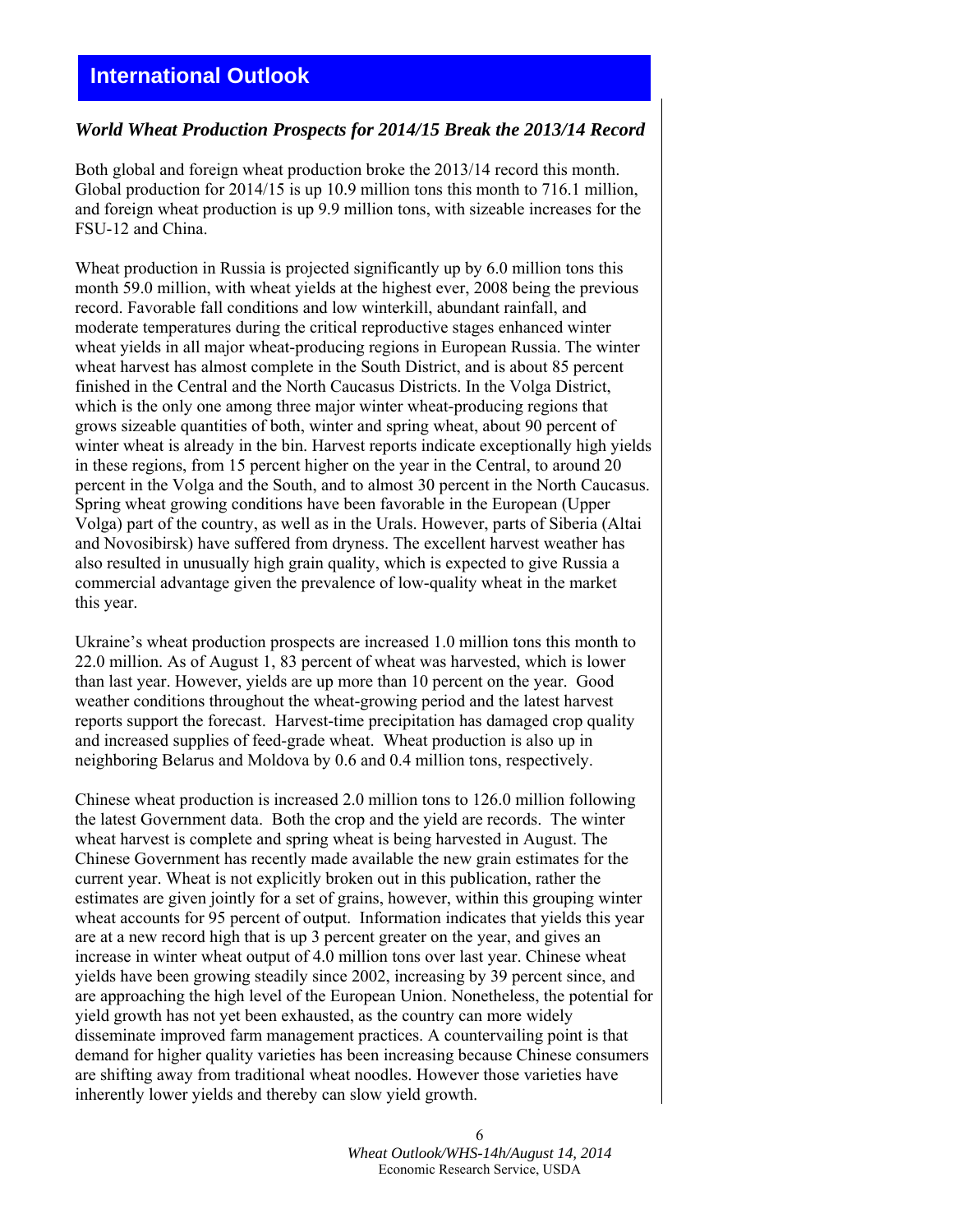Small reductions in wheat production prospects are made for Mexico and the European Union.

### *European Wheat Feeding Up as Wheat Quality Worsens*

With a slight reduction in wheat beginning stocks (down 0.6 million tons), foreign wheat supplies are up 9.3 million tons, while foreign wheat use in 2014/15 is projected to increase 6.6 million tons this month to a record 674.4 million. Almost all the global increase in wheat use is from foreign disappearance. Foreign feed use is up 5.0 million tons, while food, seed, and industrial use is up by 1.6 million tons.

The largest increase in wheat use this month is for wheat feed and residual use for the European Union, up 2.5 million tons to 57.0 million. A large share of wheat output in the region is projected to be of marginal quality, especially in the major European wheat-producing countries, such as France, Germany, Romania, and Bulgaria. Unrelenting rains during the wheat harvest caused sprouting and lodging, and seriously affected wheat quality in the region. Consequently, feed wheat has become an attractive feeding alternative to corn in many European countries. Furthermore, EU wheat exports were reduced because of the abundance of feed wheat in the market, notably from Ukraine. EU corn imports were also reduced.

Feed use is also expected to be higher in Russia, Ukraine, Belarus, and Moldova (up 1.0, 0.5, 0.5, and 0.2 million tons, respectively), because of higher projected wheat output in these countries. An additional reason for Russia to increase its wheat feeding is the expectation that its livestock producers are going to take advantage of the recently implemented partial ban for meat imports, which is expected to boost meat prices in the country and favor domestic producers. Feed use is also projected slightly higher in the Philippines (up 0.2 million tons), and in Israel (up 0.1 million tons), as those countries are expected to take advantage of low prices for feed wheat in Europe. Feed use is also raised slightly for Norway.

The largest wheat food change is made this month for India, up 0.5 million tons, which is slightly more than half a percent of the country's wheat food consumption. India is expected to export less of its low-quality, though relatively expensive (because of price support), wheat. Food use is up in Brazil, and is also adjusted a bit for a number of other countries. Food use is slightly up in Afghanistan, Venezuela, Sudan, United Arab Emirates, and Yemen while down in Egypt and Tanzania, with most of those adjustments matching projected imports changes.

# *Global Ending Stocks Projected Higher*

World wheat ending stocks for 2014/15 are up 3.4 million tons this month to 193.0 million, as projected increases in production are much larger than this month's growth in expected use. Though the stocks-to-use ratio inched up this month to 27.3 percent, it is still much lower than in 2009/10 and 2010/11, when it hovered above 30 percent. With sharply higher production, Russia's ending stocks are forecast up 1.3 million tons this month to 8.2 million, while Ukrainian stocks are up 0.4 million tons. Wheat ending stocks in the EU are up 0.9 million tons to 13.0 million, boosted by a reduction in exports and higher imports, only partly offset by increased wheat feeding. Stocks in China are expected to be higher by 0.9 million tons (a drop in the bucket for stocks projected at 63.3 million tons), as lower imports only partly offset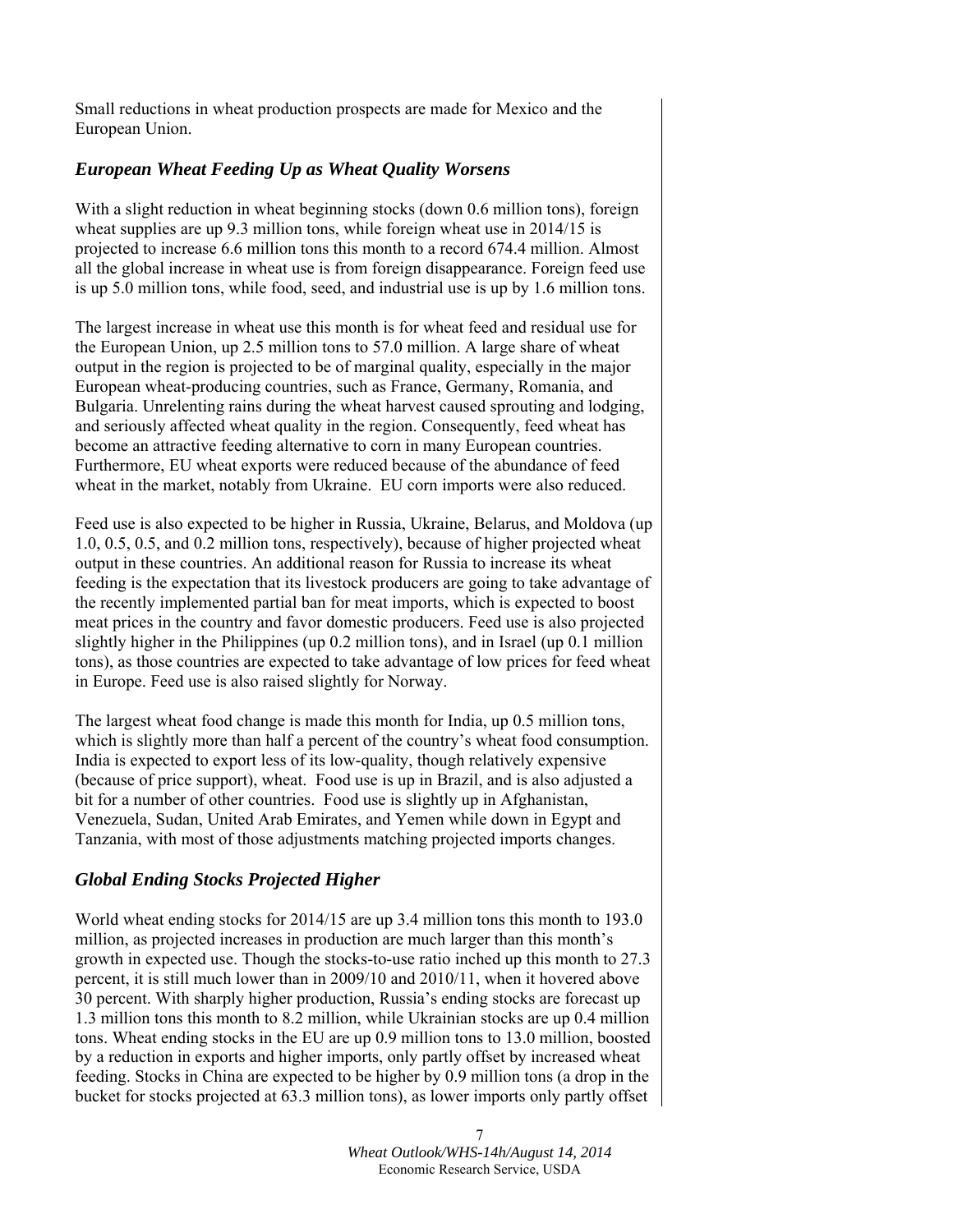higher wheat output. In Iran, wheat stocks are up 0.5 million tons because of higher projected imports, as the government is aiming to hold higher stocks to contain inflation. Partly offsetting is a reduction in ending stocks in Egypt, down 0.6 million tons to 4.4 million.

Smaller changes to wheat ending stocks this month are projected for a number of countries.

### *World Wheat Trade Unchanged, Country Shifts Expected*

The world wheat trade forecast for the international 2014/15 July-June trade year stayed unchanged this month at 151.7 million. A sizeable swap is projected for wheat exports between the European Union and Russia. The current circumstances make Russia a formidable competitor in the world wheat market. A huge increase in projected wheat output makes additional supplies available in the most export-ready part of the country (the southern European part). A large share of the Russian crop turned out to be of good quality at a time when the world is awash in low-quality feed-grade wheat, and higher grades receive considerable premium. Also, continuing depreciation of the ruble vis-à-vis both the U.S. dollar and euro is expected to provide an additional boost to Russian exports. Russia is projected to export a record of 22.5 million tons, up 3.0 million from last month, and 0.9 million tons above the previous record of 2011/12.

In contrast, the projection for EU wheat exports is down 3.0 million to 25.0 million. Recent reports indicate that a larger amount of EU wheat has been hurt by high moisture and rains during the harvest. Consequently, the share of low-quality wheat throughout the region is higher than previously projected (see a discussion above in the wheat feed use section). This is expected to reduce the attractiveness of European wheat to importers seeking higher quality wheat, and affect such major wheat exporters as France, Germany, and Romania. Indian wheat exports are projected down 0.5 million tons to 2.0 million. The country exports mostly lowquality feed wheat and cannot compete with such lower-cost producers as Ukraine and Eastern European countries, which this year also have a hefty share of this type of wheat.

The largest change in projected wheat imports this month is for China, where the higher wheat output turned out to be of higher quality than average. Consequently, the country will require less high-quality imported wheat to mix with its domestic wheat for baking needs. Chinese wheat imports are projected down 1.0 million tons to 2.0 million. Higher projected output is also expected to reduce wheat imports by Russia (down 0.5 million tons to 0.7 million), which routinely imports variable amounts of grain over the border from Kazakhstan. Lower imports are also projected for Egypt (down 0.5 million tons to 10.1 million), where policy measures were introduced to reduce bread waste and feeding bread to livestock.

Partly offsetting these changes, wheat imports are projected 0.5 million tons higher for the EU, as the prevailing low quality of the crop will require more higher quality milling wheat to be imported. Another 0.5-million-ton increase in imports is for Iran, to reach 4.5 million tons. In November 2013, Iran accepted an interim agreement that halts expansion of the country's nuclear program in exchange for temporary and modest sanctions' relief. For some time, the country has been taking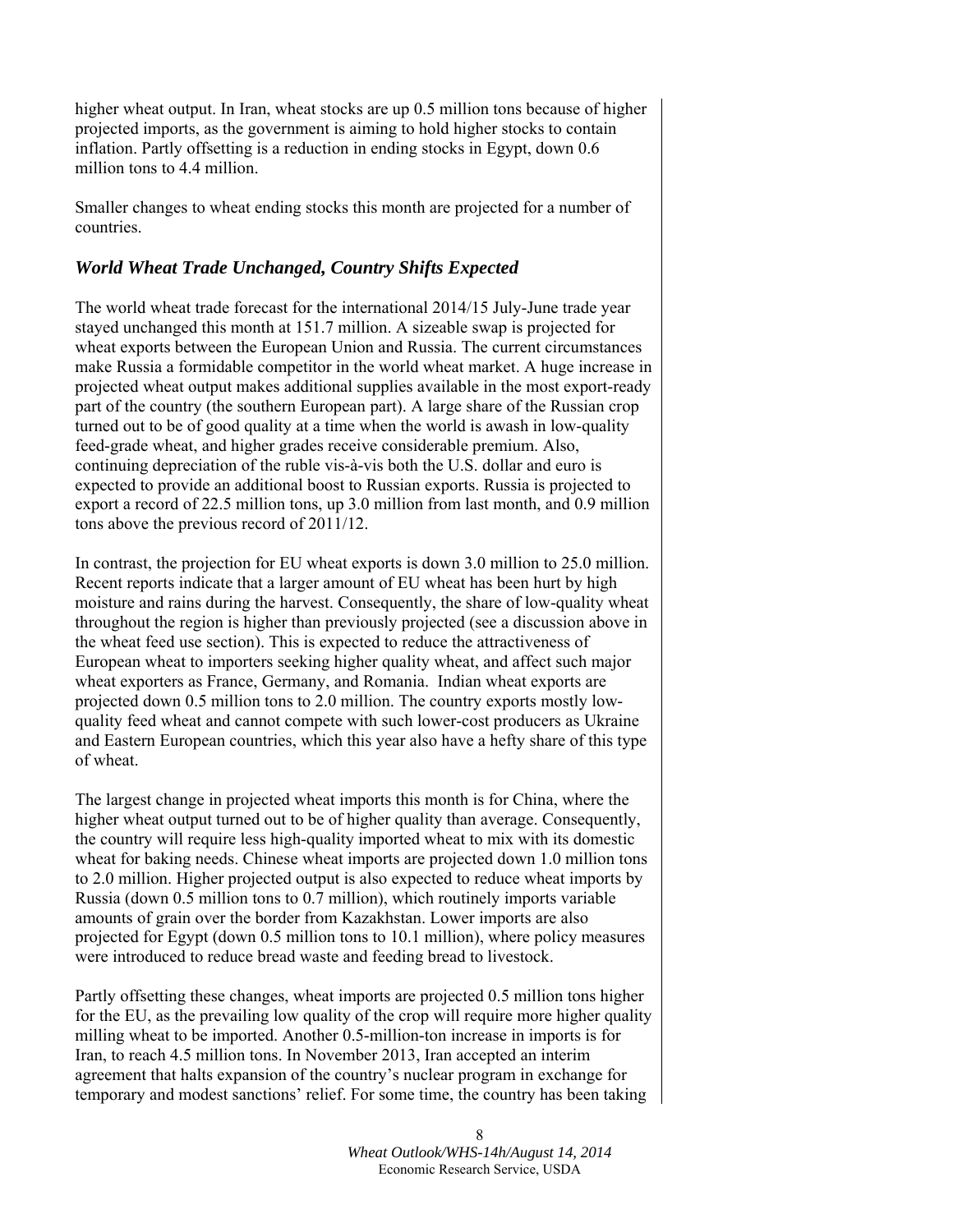advantages of somewhat relaxed sanctions, and both the Government and the private sector have made several wheat purchases. Imports are also projected up 0.2 million tons each, for Afghanistan, Israel, Philippines, and Venezuela, with all expected to take advantage of lower priced wheat. Other minor adjustments in wheat imports for other countries are mainly offsetting.

# *U.S. Export Prospects for 2014/15 Slightly Up*

U.S. wheat exports for 2014/15 July-June are increased this month by 0.5 million tons to 25.5 million, still down 19 percent on the previous year. Higher projected supplies of high quality HRW wheat this month are expected to find their way to the current world market that is short on high-protein wheat. The pace of exports is still slow as expected, and outstanding sales as of July 31, 2014 are 6.3 million tons (vs. 8.1 million last year), making total commitments lower by 20 percent from a year ago. Large foreign production and low world prices are expected to limit U.S. exports, particularly for lower quality wheat.

# *World 2013/14 Trade Is Up*

World wheat trade in the international 2013/14 July-June year is adjusted up 0.7 million tons to further reflect reported trade data, licenses, and sales. Imports were increased by 0.5 million tons for Iran (imports reaching 6.5 million tons, the highest level since 2008/09). Under 0.3 million tons adjustments are made for numerous countries and are mostly offsetting.

Wheat exports for 2013/14 are increased even further for the EU, up 1.0 million tons to the astonishing record 31.5 million. Other changes for 2013/14 trade year exports are all below 0.2 million tons.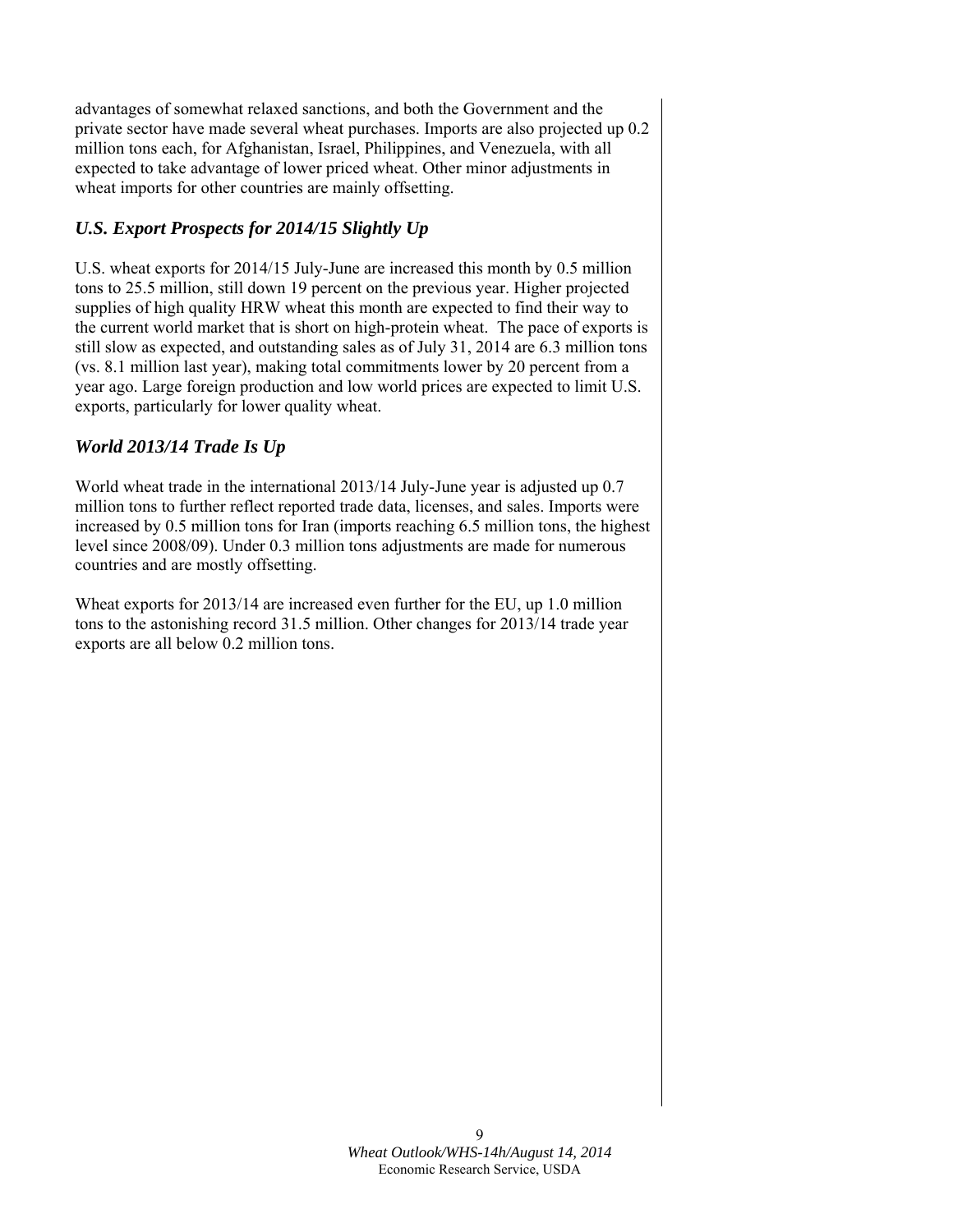### Figure 1 **All wheat average prices received by farmers**

Dollars per bushel



#### Figure 2

#### **Hard red winter wheat average prices received by farmers**

Dollars per bushel





#### Figure 3

#### **Hard red spring wheat average prices received by farmers**

0.00 1.00 2.00 3.00 4.00 5.00 6.00 7.00 8.00 9.00 10.00 June July Aug. Sept. Oct. Nov. Dec. Jan. Feb. Mar. Apr. May Market year 2012/13 - 2013/14 - 2014/15 Source: USDA, National Agricultural Statistics Service, *Agricultural Prices*. Dollars per bushel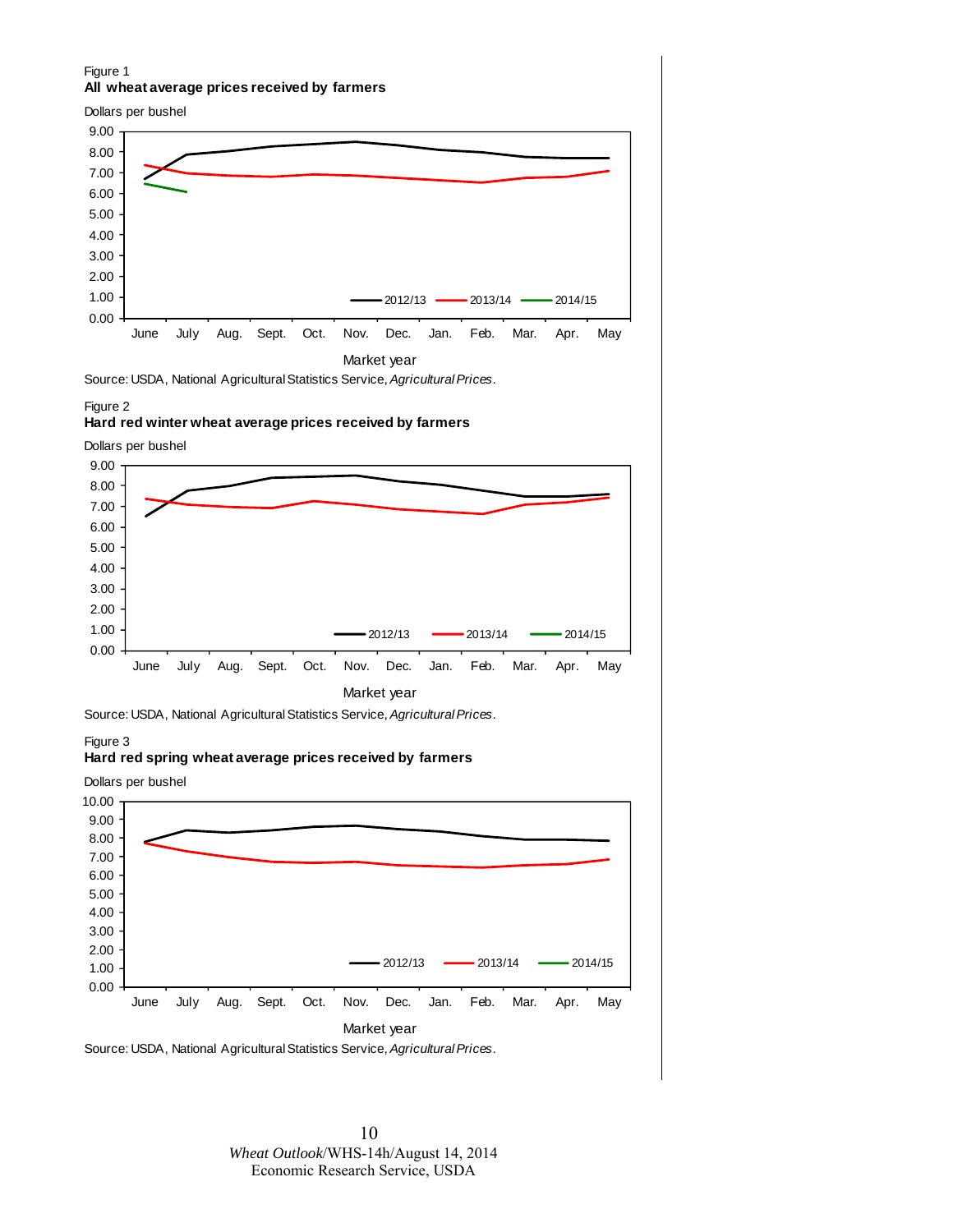### Figure 4 **Soft red winter wheat average prices received by farmers**

Dollars per bushel



Source: USDA, National Agricultural Statistics Service, *Agricultural Prices*.

#### Figure 5

#### **Soft white wheat average prices received by farmers**

Dollars per bushel





#### Figure 6

#### **Durum wheat average prices received by farmers**

0.00 1.00 2.00 3.00 4.00 5.00 6.00 7.00 8.00 9.00 10.00 June July Aug. Sept. Oct. Nov. Dec. Jan. Feb. Mar. Apr. May Market year 2012/13 **- 2013/14** - 2014/15 Dollars per bushel

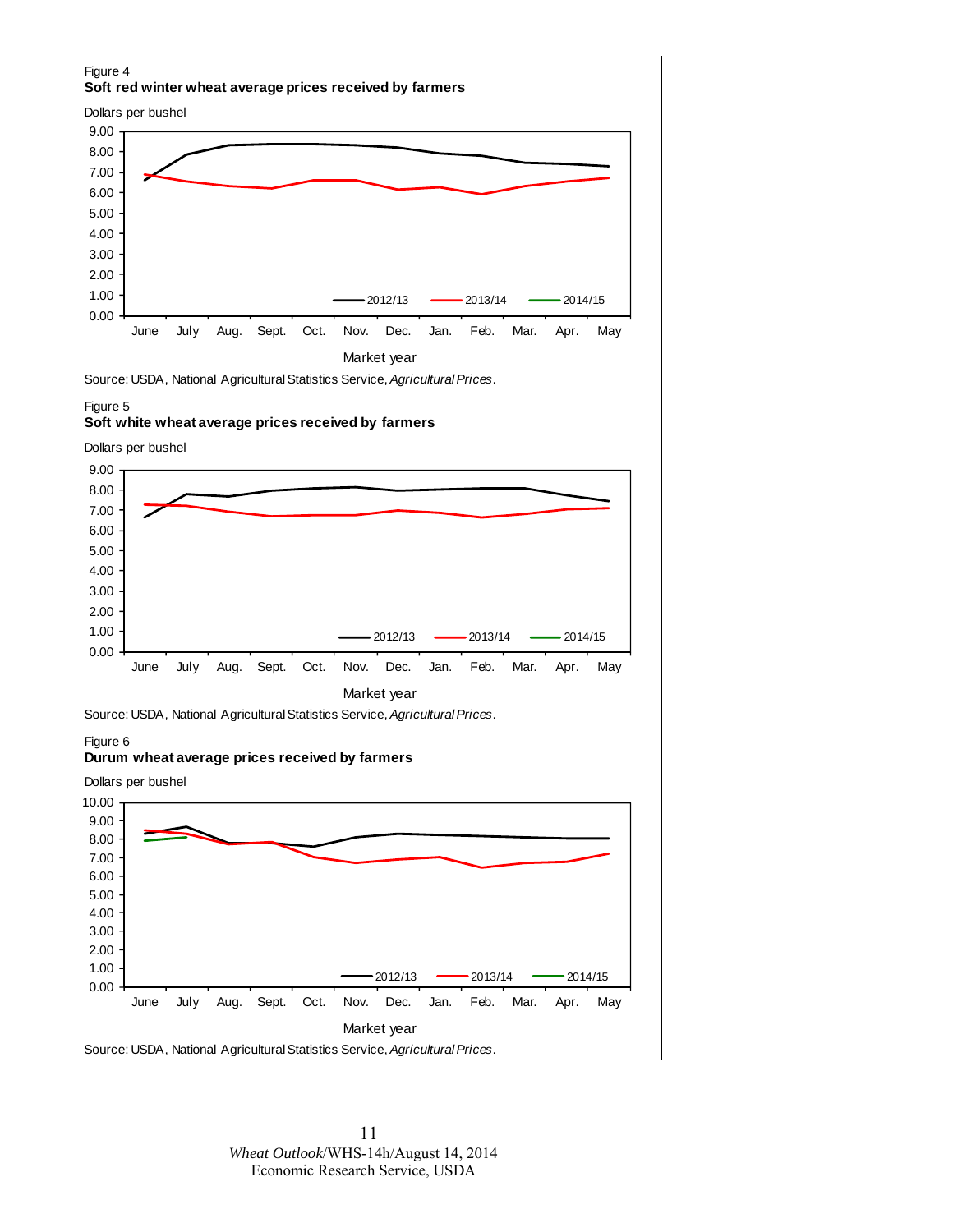### Figure 7 **All wheat: U.S. supply and disappearance change from prior market year**



Source: USDA, World Agricultural Outlook Board, *World Agricultural Supply and Demand Estimates.*

### Figure 8 **Hard red winter wheat: U.S. supply and disappearance change from prior market year**



Source: USDA, World Agricultural Outlook Board, *World Agricultural Supply and Demand Estimates.*



Figure 9 **Hard red spring wheat: U.S. supply and disappearance change from prior market year**

Source: USDA, World Agricultural Outlook Board, *World Agricultural Supply and Demand Estimates.*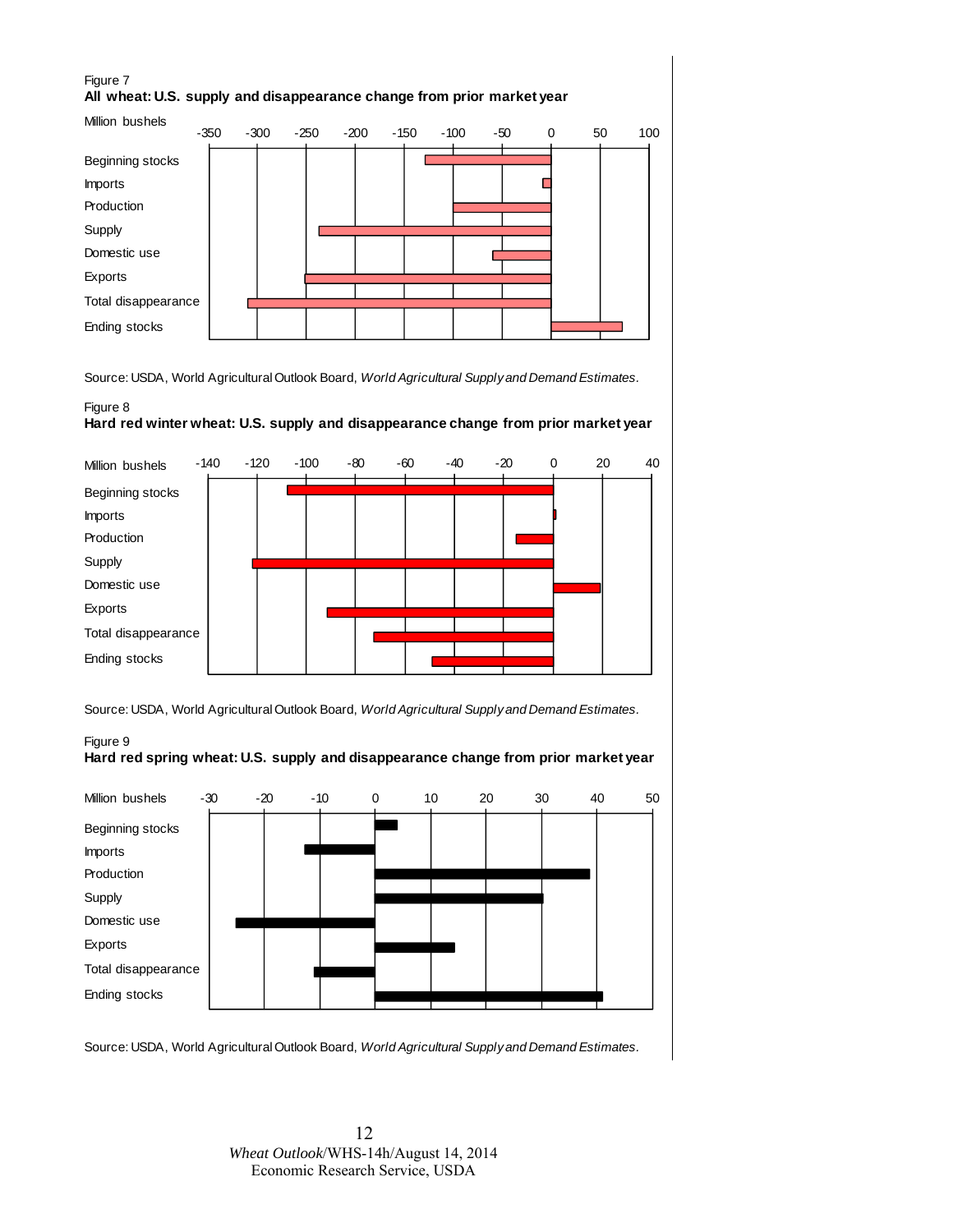### Figure 10 **Soft red winter wheat: U.S. supply and disappearance change from prior market year**



Source: USDA, World Agricultural Outlook Board, *World Agricultural Supply and Demand Estimates.*

### Figure 11 **White wheat: U.S. supply and disappearance change from prior market year**



Source: USDA, World Agricultural Outlook Board, *World Agricultural Supply and Demand Estimates.*

Figure 12





Source: USDA, World Agricultural Outlook Board, *World Agricultural Supply and Demand Estimates.*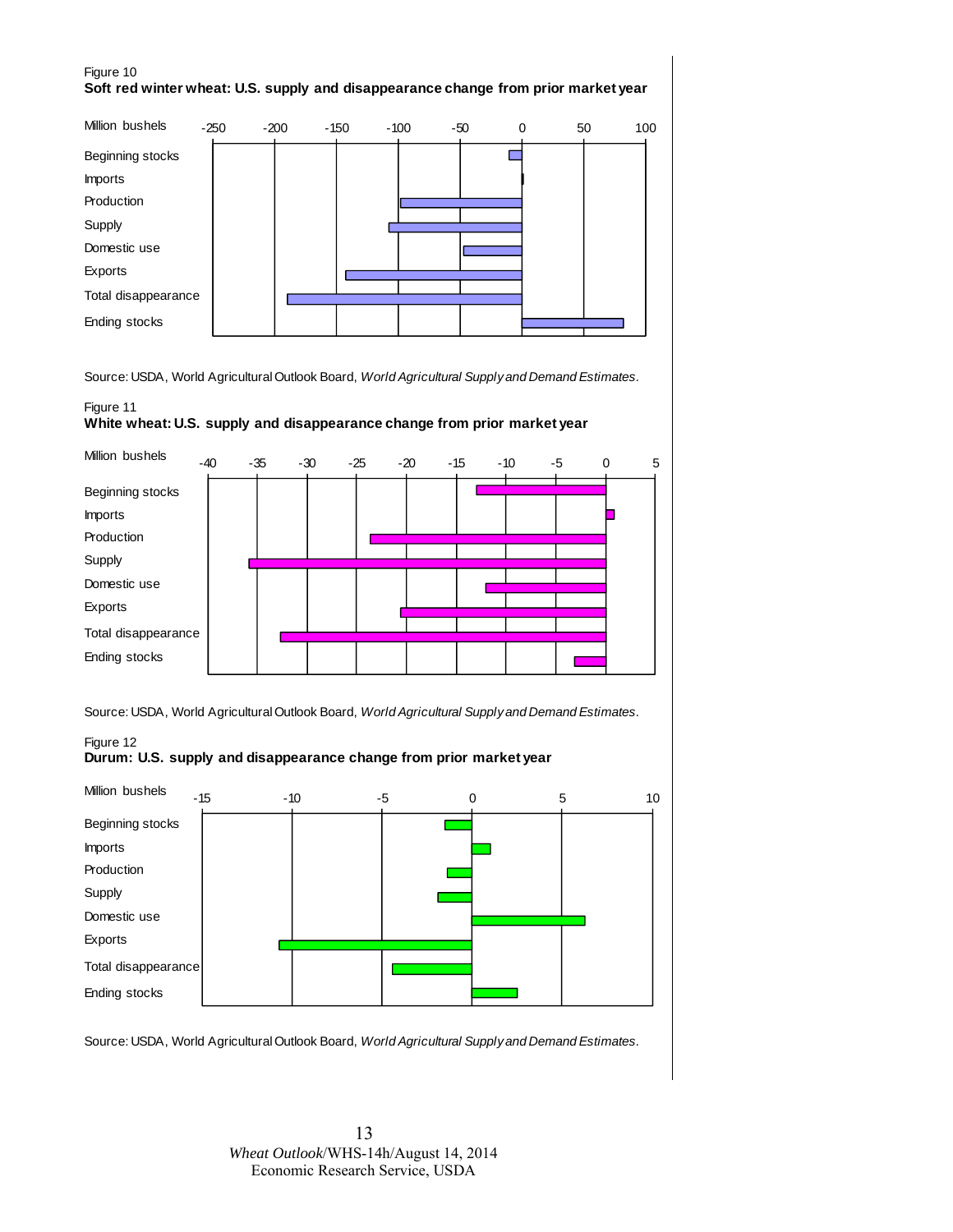### **Contact Information**

Gary Vocke (domestic), (202) 694-5285, gvocke@ers.usda.gov Olga Liefert (international), (202) 694-5155, oliefert@ers.usda.gov Beverly Payton (Web Publishing), (202) 694-5165, bpayton@ers.usda.gov

### **Subscription Information**

Subscribe to ERS e-mail notification service at

http://www.ers.usda.gov/subscribe-to-ers-e-newsletters.aspx to receive timely notification of newsletter availability. Printed copies can be purchased from the USDA Order Desk by calling 1-800-363-2068 (specify the issue number)

To order printed copies of the five field crop newsletters—cotton and wool, feed, rice, oil crops, and wheat—as a series, specify series SUB-COR-4043

### *Data*

*Wheat Monthly Tables http://www.ers.usda.gov/publications/whs-wheat-outlook Wheat Chart Gallery http://www.ers.usda.gov/data-products/wheat-chart-gallery.aspx* 

### *Related Websites*

Wheat Outlook http://www.ers.usda.gov/publications/whs-wheat-outlook/ WASDE http://usda.mannlib.cornell.edu/MannUsda/viewDocumentInfo.do?documentID=1194

Grain Circular, http://www.fas.usda.gov/grain\_arc.asp

Wheat Topic, http://www.ers.usda.gov/topics/crops/wheat.aspx

The U.S. Department of Agriculture (USDA) prohibits discrimination in all its programs and activities on the basis of race, color, national origin, age, disability, and, where applicable, sex, marital status, familial status, parental status, religion, sexual orientation, genetic information, political beliefs, reprisal, or because all or a part of an individual's income is derived from any public assistance program. (Not all prohibited bases apply to all programs.) Persons with disabilities who require alternative means for communication of program information (Braille, large print, audiotape, etc.) should contact USDA's TARGET Center at (202) 720-2600 (voice and TDD). To file a complaint of discrimination write to USDA, Director, Office of Civil Rights, 1400 Independence Avenue, S.W., Washington, D.C. 20250-9410 or call (800) 795- 3272 (voice) or (202) 720-6382 (TDD). USDA is an equal opportunity provider and employer.

### **E mail Notification**

Readers of ERS outlook reports have two ways they can receive an e-mail notice about release of reports and associated data.

• Receive timely notification (soon after the report is posted on the web) via USDA's Economics, Statistics and Market Information System

(which is housed at Cornell University's Mann Library). Go to

http://usda.mannlib.cornell.edu/ MannUsda/aboutEmailService.do and follow the instructions to receive e-mail notices about ERS, Agricultural Marketing Service, National Agricultural Statistics Service, and World Agricultural Outlook Board products.

• Receive weekly notification (on Friday afternoon) via the ERS website. Go to http://www.ers.usda.gov/subscrib e-to-ers-e-newsletters.aspx and follow the instructions to receive notices about ERS outlook reports, Amber Waves magazine, and other reports and data products on specific topics. ERS also offers RSS (really simple syndication) feeds for all ERS products. Go to http://www.ers.usda.gov/rss/ to get started.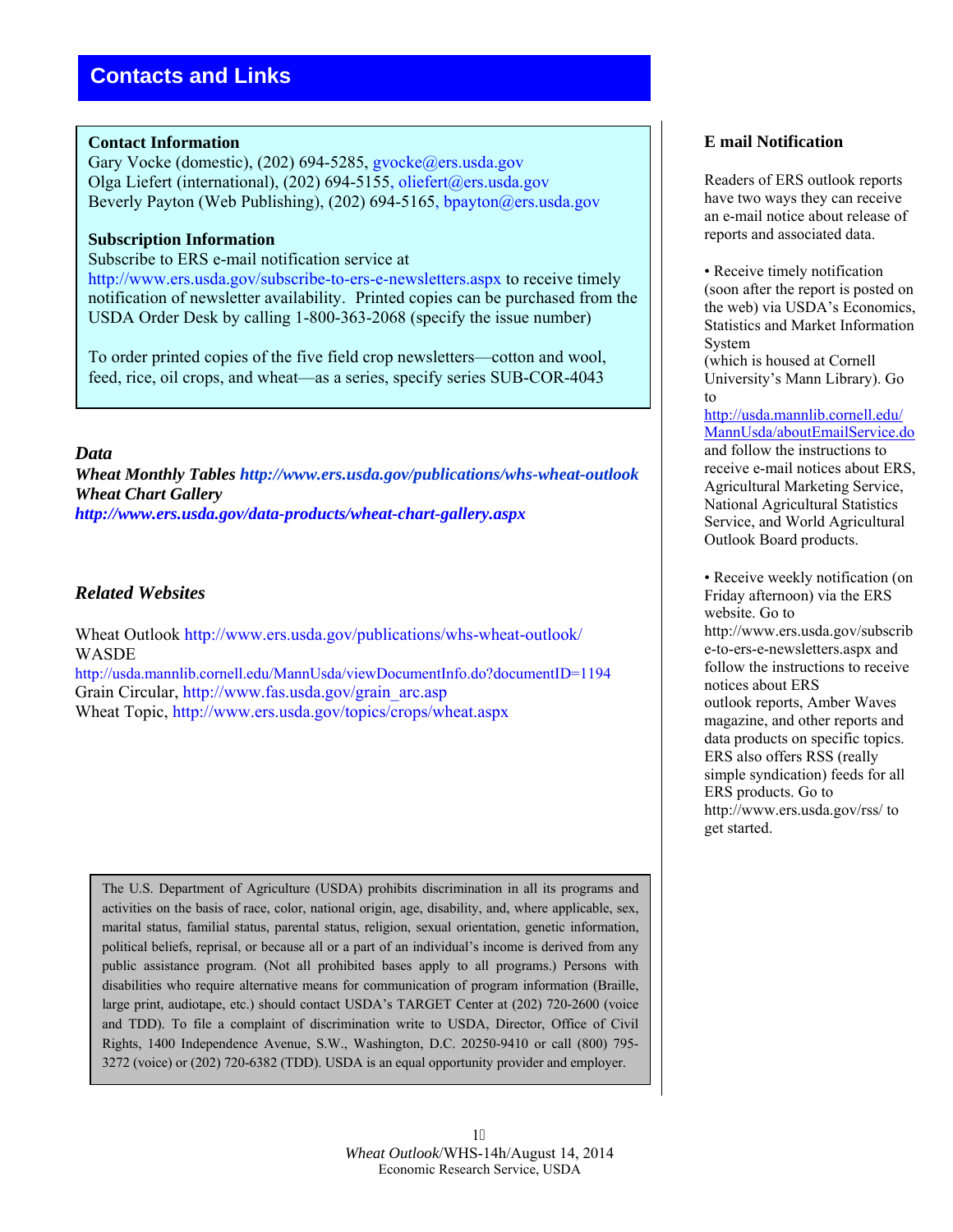Table 1--Wheat: U.S. market year supply and disappearance, 8/14/2014

| Item and unit                |                        | 2008/09 | 2009/10 | 2010/11 | 2011/12 | 2012/13 | 2013/14 | 2014/15   |
|------------------------------|------------------------|---------|---------|---------|---------|---------|---------|-----------|
| Area:                        |                        |         |         |         |         |         |         |           |
| Planted                      | Million acres          | 63.2    | 59.2    | 53.6    | 54.4    | 55.7    | 56.2    | 56.5      |
| Harvested                    | Million acres          | 55.7    | 49.9    | 47.6    | 45.7    | 48.9    | 45.2    | 46.2      |
| Yield                        | Bushels per acre       | 44.9    | 44.5    | 46.3    | 43.7    | 46.3    | 47.2    | 43.9      |
| Supply:                      |                        |         |         |         |         |         |         |           |
| Beginning stocks             | <b>Million bushels</b> | 305.8   | 656.5   | 975.6   | 862.2   | 742.6   | 717.9   | 589.7     |
| Production                   | <b>Million bushels</b> | 2,499.2 | 2,218.1 | 2,206.9 | 1,999.3 | 2,266.0 | 2,129.7 | 2,029.6   |
| Imports 1/                   | <b>Million bushels</b> | 127.0   | 118.6   | 96.9    | 112.1   | 122.8   | 168.6   | 160.0     |
| Total supply                 | <b>Million bushels</b> | 2,932.0 | 2,993.2 | 3,279.5 | 2,973.7 | 3,131.4 | 3,016.2 | 2,779.4   |
| Disappearance:               |                        |         |         |         |         |         |         |           |
| Food use                     | <b>Million bushels</b> | 926.8   | 918.9   | 925.6   | 941.4   | 944.7   | 950.0   | 960.0     |
| Seed use                     | <b>Million bushels</b> | 78.0    | 69.5    | 70.9    | 76.2    | 73.0    | 76.8    | 76.0      |
| Feed and residual use        | <b>Million bushels</b> | 255.2   | 149.8   | 129.2   | 162.3   | 383.7   | 223.4   | 155.0     |
| Total domestic use           | <b>Million bushels</b> | 1,260.0 | 1,138.2 | 1,125.8 | 1,179.9 | 1,401.4 | 1,250.2 | 1,191.0   |
| Exports 1/                   | <b>Million bushels</b> | 1,015.4 | 879.3   | 1,291.4 | 1,051.2 | 1,012.1 | 1,176.3 | 925.0     |
| Total disappearance          | Million bushels        | 2,275.4 | 2,017.5 | 2,417.2 | 2,231.0 | 2,413.5 | 2,426.5 | 2,116.0   |
| Ending stocks                | <b>Million bushels</b> | 656.5   | 975.6   | 862.2   | 742.6   | 717.9   | 589.7   | 663.4     |
| Stocks-to-use ratio          |                        | 28.9    | 48.4    | 35.7    | 33.3    | 29.7    | 24.3    | 31.3      |
| Loan rate                    | Dollars per bushel     | 2.75    | 2.75    | 2.94    | 2.94    | 2.94    | 2.94    | 2.94      |
| Contract/direct payment rate | Dollars per bushel     | 0.52    | 0.52    | 0.52    | 0.52    | 0.52    | 0.52    |           |
| Farm price 3/                | Dollars per bushel     | 6.78    | 4.87    | 5.70    | 7.24    | 7.77    | 6.87    | 5.80-6.80 |
| Market value of production   | Million dollars        | 16,626  | 10,654  | 12,827  | 14,323  | 17,491  | 14.631  | 12,787    |

Latest market year is projected; previous market year is estimated. Totals may not add due to rounding.

1/ Includes flour and selected other products expressed in grain-equivalent bushels.

2/ Stocks owned by USDA's Commodity Credit Corporation (CCC). Most CCC-owned inventory is in the Bill Emerson Humanitarian Trust.

3/ U.S. season-average price based on monthly prices weighted by monthly marketings. Prices do not include an allowance for loans outstanding and government purchases.

Source: USDA, World Agricultural Outlook Board, World Agricultural Supply and Demand Estimates and supporting materials.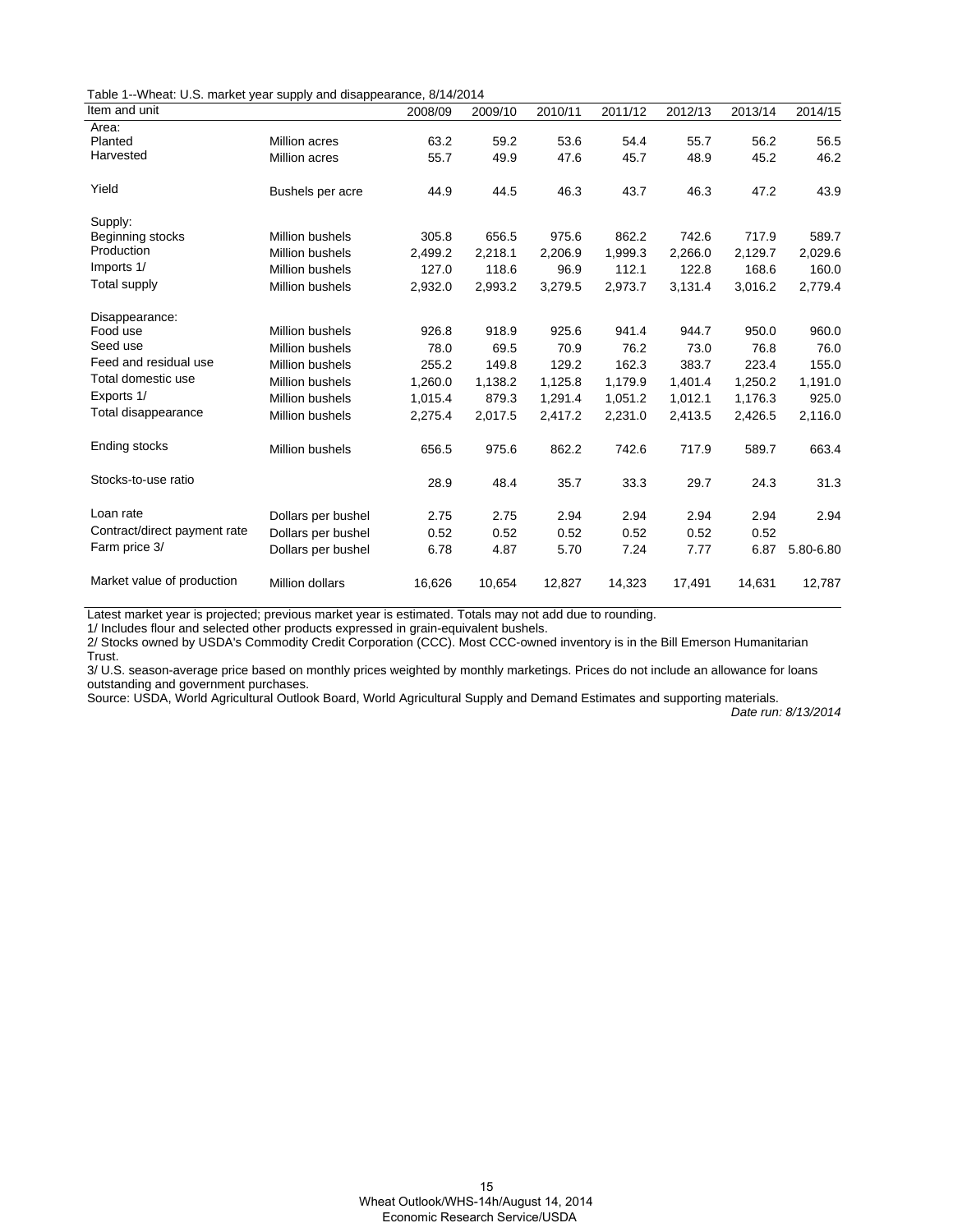| Table 2--Wheat by class: U.S. market year supply and disappearance, 8/14/2014 |  |  |  |  |
|-------------------------------------------------------------------------------|--|--|--|--|
|-------------------------------------------------------------------------------|--|--|--|--|

|         |                             |                        |           | Hard red  | Hard red  | Soft red  |          |         |
|---------|-----------------------------|------------------------|-----------|-----------|-----------|-----------|----------|---------|
|         | Market year, item, and unit |                        | All wheat | winter 1/ | spring 1/ | winter 1/ | White 1/ | Durum   |
| 2013/14 | Area:                       |                        |           |           |           |           |          |         |
|         | Planted acreage             | Million acres          | 56.16     | 29.57     | 10.94     | 10.02     | 4.16     | 1.47    |
|         | Harvested acreage           | Million acres          | 45.16     | 20.22     | 10.70     | 8.87      | 3.95     | 1.42    |
|         | Yield                       | Bushels per acre       | 47.16     | 36.80     | 45.84     | 63.67     | 68.01    | 43.57   |
|         | Supply:                     |                        |           |           |           |           |          |         |
|         | Beginning stocks            | Million bushels        | 717.89    | 342.84    | 165.00    | 124.00    | 63.00    | 23.05   |
|         | Production                  | Million bushels        | 2,129.70  | 744.03    | 490.39    | 564.91    | 268.45   | 61.91   |
|         | Imports 2/                  | <b>Million bushels</b> | 168.59    | 18.91     | 77.55     | 20.97     | 7.19     | 43.97   |
|         | <b>Total supply</b>         | Million bushels        | 3,016.17  | 1,105.78  | 732.94    | 709.87    | 338.65   | 128.94  |
|         | Disappearance:              |                        |           |           |           |           |          |         |
|         | Food use                    | Million bushels        | 950.00    | 366.00    | 266.00    | 155.00    | 85.00    | 78.00   |
|         | Seed use                    | Million bushels        | 76.80     | 33.81     | 18.92     | 16.23     | 5.44     | 2.40    |
|         | Feed and residual use       | <b>Million bushels</b> | 223.40    | 24.42     | 33.22     | 141.78    | 27.65    | $-3.66$ |
|         | Total domestic use          | Million bushels        | 1,250.20  | 424.22    | 318.14    | 313.01    | 118.09   | 76.73   |
|         | Exports 2/                  | Million bushels        | 1,176.25  | 446.35    | 245.80    | 282.87    | 170.56   | 30.68   |
|         | Total disappearance         | Million bushels        | 2,426.45  | 870.58    | 563.94    | 595.87    | 288.65   | 107.41  |
|         | Ending stocks               | Million bushels        | 589.72    | 235.20    | 169.00    | 114.00    | 50.00    | 21.53   |
| 2014/15 | Area:                       |                        |           |           |           |           |          |         |
|         | Planted acreage             | Million acres          | 56.47     | 30.39     | 11.99     | 8.50      | 4.13     | 1.47    |
|         | Harvested acreage           | Million acres          | 46.24     | 21.91     | 11.71     | 7.29      | 3.91     | 1.42    |
|         | Yield                       | Bushels per acre       | 43.07     | 32.08     | 44.45     | 62.85     | 64.05    | 42.06   |
|         | Supply:                     |                        |           |           |           |           |          |         |
|         | Beginning stocks            | Million bushels        | 589.72    | 235.20    | 169.00    | 114.00    | 50.00    | 21.53   |
|         | Production                  | Million bushels        | 2,029.64  | 728.81    | 529.14    | 466.36    | 244.81   | 60.52   |
|         | Imports 2/                  | Million bushels        | 160.00    | 20.00     | 65.00     | 22.00     | 8.00     | 45.00   |
|         | <b>Total supply</b>         | Million bushels        | 2,779.36  | 984.01    | 763.14    | 602.36    | 302.81   | 127.04  |
|         | Disappearance:              |                        |           |           |           |           |          |         |
|         | Food use                    | Million bushels        | 960.00    | 370.00    | 270.00    | 155.00    | 85.00    | 80.00   |
|         | Seed use                    | <b>Million bushels</b> | 76.00     | 33.00     | 18.00     | 16.00     | 6.00     | 3.00    |
|         | Feed and residual use       | Million bushels        | 155.00    | 40.00     | 5.00      | 95.00     | 15.00    | .00     |
|         | Total domestic use          | Million bushels        | 1,191.00  | 443.00    | 293.00    | 266.00    | 106.00   | 83.00   |
|         | Exports 2/                  | Million bushels        | 925.00    | 355.00    | 260.00    | 140.00    | 150.00   | 20.00   |
|         | Total disappearance         | Million bushels        | 2,116.00  | 798.00    | 553.00    | 406.00    | 256.00   | 103.00  |
|         | Ending stocks               | Million bushels        | 663.36    | 186.01    | 210.14    | 196.36    | 46.81    | 24.04   |

Latest market year is projected; previous market year is estimated. Totals may not add due to rounding.

1/ Area and yield data are unpublished National Agricultural Statistics Service data. Supply and disappearance data, except production, are approximations.

2/ Includes flour and selected other products expressed in grain-equivalent bushels.

Source: USDA, National Agricultural Statistics Service, Crop Production and unpublished data; and USDA, World

Agricultural Outlook Board, World Agricultural Supply and Demand Estimates and supporting materials.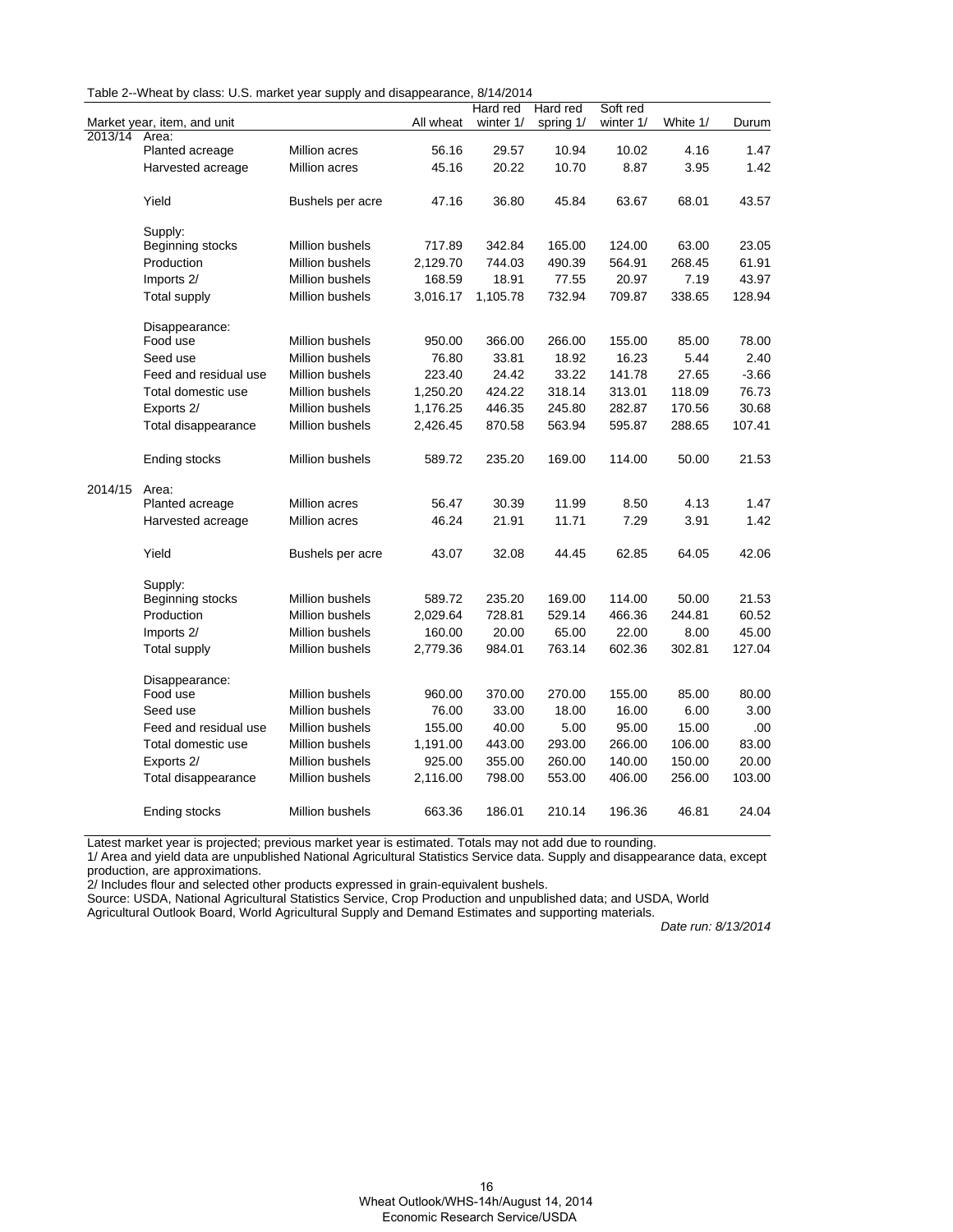| Table 3--Wheat: U.S. quarterly supply and disappearance (million bushels), 8/14/2014 |
|--------------------------------------------------------------------------------------|
|--------------------------------------------------------------------------------------|

|         |                         |            |            |                     |          |                  | Feed and     |            | Ending |
|---------|-------------------------|------------|------------|---------------------|----------|------------------|--------------|------------|--------|
|         | Market year and quarter | Production | Imports 1/ | <b>Total supply</b> | Food use | Seed use         | residual use | Exports 1/ | stocks |
| 2006/07 | Jun-Aug                 | 1,808      | 26         | 2,406               | 235      | 2                | 205          | 214        | 1,751  |
|         | Sep-Nov                 |            | 29         | 1,780               | 243      | 56               | $-47$        | 212        | 1,315  |
|         | Dec-Feb                 |            | 32         | 1,346               | 225      | $\mathbf{1}$     | 28           | 235        | 857    |
|         | Mar-May                 |            | 34         | 891                 | 234      | 22               | -69          | 247        | 456    |
|         | Mkt. year               | 1,808      | 122        | 2,501               | 938      | 82               | 117          | 908        | 456    |
|         |                         |            |            |                     |          |                  |              |            |        |
| 2007/08 | Jun-Aug                 | 2,051      | 30         | 2,538               | 240      | 1                | 257          | 323        | 1,717  |
|         | Sep-Nov                 |            | 21         | 1,738               | 245      | 60               | $-120$       | 421        | 1,132  |
|         | Dec-Feb                 |            | 24         | 1,156               | 227      | $\overline{c}$   | $-44$        | 261        | 709    |
|         | Mar-May                 |            | 37         | 746                 | 236      | 25               | $-77$        | 257        | 306    |
|         | Mkt. year               | 2,051      | 113        | 2,620               | 948      | 88               | 16           | 1,263      | 306    |
|         |                         |            |            |                     |          |                  |              |            |        |
| 2008/09 | Jun-Aug                 | 2,499      | 28         | 2,833               | 236      | $\overline{c}$   | 393          | 345        | 1,858  |
|         | Sep-Nov                 |            | 28         | 1,886               | 238      | 54               | $-124$       | 295        | 1,422  |
|         | Dec-Feb                 |            | 36         | 1,458               | 219      | $\mathbf{1}$     | 28           | 170        | 1,040  |
|         | Mar-May                 |            | 35         | 1,075               | 233      | 21               | $-41$        | 206        | 657    |
|         | Mkt. year               | 2,499      | 127        | 2,932               | 927      | 78               | 255          | 1,015      | 657    |
|         |                         |            |            |                     |          |                  |              |            |        |
| 2009/10 | Jun-Aug                 | 2,218      | 28         | 2,902               | 231      | $\mathbf{1}$     | 261          | 200        | 2,209  |
|         | Sep-Nov                 |            | 24         | 2,234               | 237      | 45               | $-83$        | 252        | 1,782  |
|         | Dec-Feb                 |            | 30         | 1,812               | 222      | $\mathbf{1}$     | 31           | 201        | 1,356  |
|         | Mar-May                 |            | 37         | 1,393               | 229      | 21               | $-59$        | 227        | 976    |
|         | Mkt. year               | 2,218      | 119        | 2,993               | 919      | 69               | 150          | 879        | 976    |
|         |                         |            |            |                     |          |                  |              |            |        |
| 2010/11 | Jun-Aug                 | 2,207      | 27         | 3,210               | 235      | $\overline{c}$   | 259          | 265        | 2,450  |
|         | Sep-Nov                 |            | 24         | 2,473               | 242      | 52               | $-63$        | 311        | 1,933  |
|         | Dec-Feb                 |            | 23         | 1,956               | 221      | $\mathbf{1}$     |              | 308        | 1,425  |
|         | Mar-May                 |            | 22         | 1,448               | 228      | 16               | -67          | 407        | 862    |
|         | Mkt. year               | 2,207      | 97         | 3,279               | 926      | 71               | 129          | 1,291      | 862    |
|         |                         |            |            |                     |          |                  |              |            |        |
| 2011/12 | Jun-Aug                 | 1,999      | 21         | 2,882               | 230      | 5                | 206          | 295        | 2,147  |
|         | Sep-Nov                 |            | 32         | 2,179               | 244      | 51               | $-17$        | 238        | 1,663  |
|         | Dec-Feb                 |            | 30         | 1,693               | 231      | $\mathbf{1}$     | 43           | 217        | 1,199  |
|         | Mar-May                 |            | 29         | 1,228               | 236      | 19               | $-71$        | 301        | 743    |
|         | Mkt. year               | 1,999      | 112        | 2,974               | 941      | 76               | 162          | 1,051      | 743    |
|         |                         |            |            |                     |          |                  |              |            |        |
| 2012/13 | Jun-Aug                 | 2,266      | 25         | 3,034               | 238      | $\mathbf{1}$     | 426          | 264        | 2,105  |
|         | Sep-Nov                 |            | 33         | 2,137               | 247      | 55               | $-33$        | 198        | 1,671  |
|         | Dec-Feb                 |            | 35         | 1,705               | 225      | $\mathbf{1}$     | 9            | 235        | 1,235  |
|         | Mar-May                 |            | 30         | 1,265               | 235      | 15               | $-18$        | 315        | 718    |
|         | Mkt. year               | 2,266      | 123        | 3,131               | 945      | 73               | 384          | 1,012      | 718    |
|         |                         |            |            |                     |          |                  |              |            |        |
| 2013/14 | Jun-Aug                 | 2,130      | 35         | 2,883               | 234      | 4                | 417          | 358        | 1,870  |
|         | Sep-Nov                 |            | 47         | 1,916               | 249      | 53               | $-170$       | 310        | 1,475  |
|         | Dec-Feb                 |            | 40         | 1,515               | 230      | $\boldsymbol{2}$ | $-1$         | 227        | 1,057  |
|         | Mar-May                 |            | 47         | 1,104               | 237      | 18               | $-23$        | 282        | 590    |
|         | Mkt. year               | 2,130      | 169        | 3,016               | 950      | 77               | 223          | 1,176      | 590    |
|         |                         |            |            |                     |          |                  |              |            |        |
| 2014/15 | Mkt. year               | 2,030      | 160        | 2,779               | 960      | 76               | 155          | 925        | 663    |

Latest market year is projected; previous market year is estimated. Totals may not add due to rounding.

1/ Includes flour and selected other products expressed in grain-equivalent bushels.

Source: USDA, World Agricultural Outlook Board, World Agricultural Supply and Demand Estimates and supporting materials.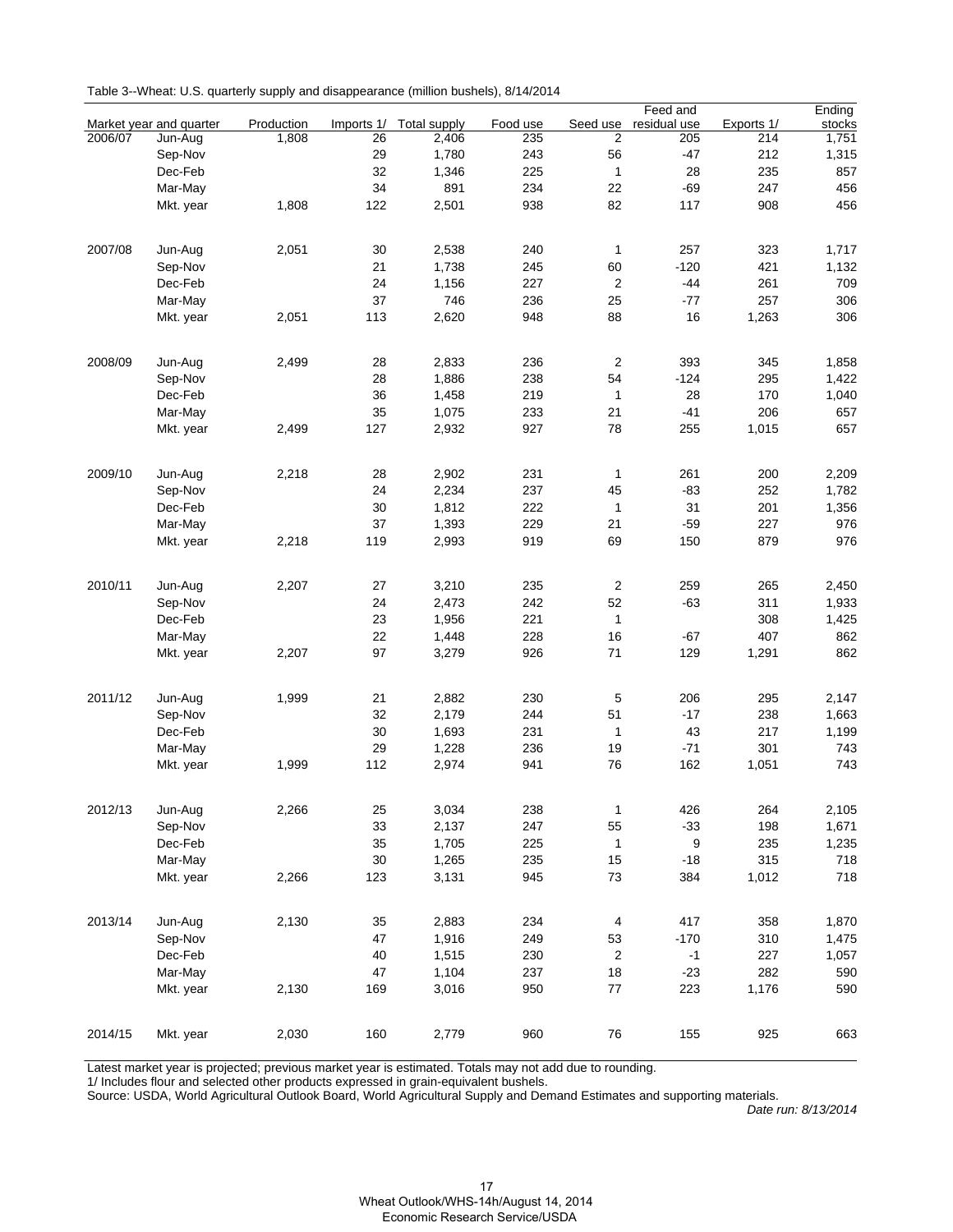Table 4--Wheat: Monthly food disappearance estimates (1,000 grain-equivalent bushels), 8/14/2014

| Mkt year and<br>month 1/ |                | Wheat ground for<br>$\ddot{\phantom{1}}$<br>flour | Food imports 2/ | + Nonmilled food use -<br>3/ | Food exports 2/<br>$=$ | Food use 4/ |
|--------------------------|----------------|---------------------------------------------------|-----------------|------------------------------|------------------------|-------------|
| 2012/13                  | Jun            | 72,876                                            | 2,173           | 2,000                        | 1,760                  | 75,290      |
|                          | Jul            | 75,861                                            | 2,296           | 2,000                        | 2,912                  | 77,245      |
|                          | Aug            | 82,910                                            | 2,345           | 2,000                        | 2,193                  | 85,062      |
|                          | Sep            | 79,725                                            | 2,069           | 2,000                        | 2,283                  | 81,511      |
|                          | Oct            | 81,567                                            | 2,462           | 2,000                        | 1,840                  | 84,189      |
|                          | Nov            | 78,073                                            | 2,438           | 2,000                        | 1,613                  | 80,898      |
|                          | Dec            | 73,283                                            | 2,369           | 2,000                        | 1,442                  | 76,210      |
|                          | Jan            | 72,290                                            | 2,192           | 2,000                        | 1,584                  | 74,899      |
|                          | Feb            | 71,716                                            | 2,112           | 2,000                        | 1,654                  | 74,174      |
|                          | Mar            | 76,088                                            | 2,391           | 2,000                        | 1,749                  | 78,729      |
|                          | Apr            | 74,599                                            | 2,574           | 2,000                        | 1,431                  | 77,742      |
|                          | May            | 76,274                                            | 2,533           | 2,000                        | 2,055                  | 78,752      |
| 2013/14                  | Jun            | 72,975                                            | 2,281           | 2,000                        | 2,436                  | 74,820      |
|                          | Jul            | 73,160                                            | 2,523           | 2,000                        | 1,464                  | 76,219      |
|                          | Aug            | 79,959                                            | 2,549           | 2,000                        | 1,440                  | 83,068      |
|                          | Sep            | 76,886                                            | 2,264           | 2,000                        | 1,475                  | 79,676      |
|                          | Oct            | 83,367                                            | 2,701           | 2,000                        | 1,855                  | 86,214      |
|                          | Nov            | 79,795                                            | 2,459           | 2,000                        | 1,612                  | 82,642      |
|                          | $\mathsf{Dec}$ | 74,900                                            | 2,568           | 2,000                        | 1,745                  | 77,724      |
|                          | Jan            | 73,580                                            | 2,590           | 2,000                        | 1,476                  | 76,694      |
|                          | Feb            | 72,996                                            | 2,285           | 2,000                        | 1,308                  | 75,974      |
|                          | Mar            | 77,446                                            | 2,708           | 2,000                        | 1,655                  | 80,498      |
|                          | Apr            |                                                   | 2,836           |                              | 1,842                  | 995         |
|                          | May            |                                                   | 2,778           |                              | 1,742                  | 1,036       |
| 2014/15                  | Jun            |                                                   | 2,732           |                              | 1,764                  | 968         |

1/ Current year is preliminary. Previous year is preliminary through August of current year, estimated afterwards.

2/ Food imports and exports used to calculate total food use. Includes all categories of wheat flour, semolina, bulgur, and couscous and selected categories of pasta.

3/ Wheat prepared for food use by processes other than milling.

4/ Estimated food use equals wheat ground for flour plus food imports plus nonmilled food use minus food exports. See http://www.ers.usda.gov/Briefing/Wheat/wheatfooduse.htm for more information.

Source: Data through the 2nd quarter of 2011 was calculated using data from U.S. Department of Commerce, Bureau of the Census' Flour Milling Products (MQ311A) and U.S. Department of Commerce, Bureau of Economic Analysis' Foreign Trade Statistics. Subsequent flour milling calculations are based on data from the North American Millers Association.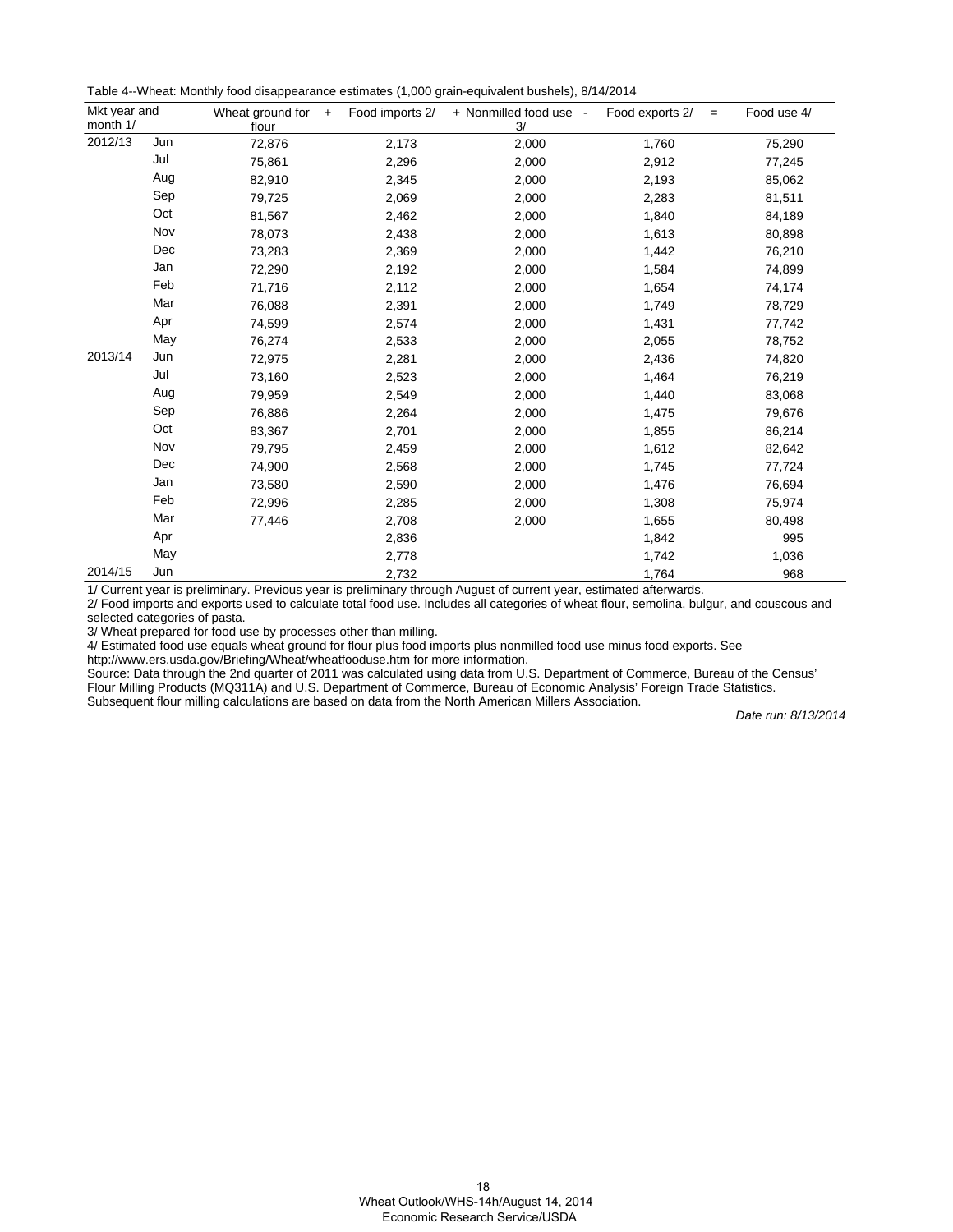Table 5--Wheat: National average price received by farmers (dollars per bushel) 1/, 8/14/2014

| Month     |         | All wheat |         | Winter  |         | Durum   |         | Other spring |
|-----------|---------|-----------|---------|---------|---------|---------|---------|--------------|
|           | 2013/14 | 2014/15   | 2013/14 | 2014/15 | 2013/14 | 2014/15 | 2013/14 | 2014/15      |
| June      | 7.37    | 6.49      | 7.18    | 6.34    | 8.51    | 7.91    | 7.72    | 6.61         |
| July      | 6.95    | 6.10      | 6.85    | 5.98    | 8.32    | 8.07    | 7.30    | 6.16         |
| August    | 6.88    |           | 6.81    |         | 7.73    |         | 6.97    |              |
| September | 6.80    |           | 6.80    |         | 7.84    |         | 6.71    |              |
| October   | 6.94    |           | 7.07    |         | 7.03    |         | 6.66    |              |
| November  | 6.85    |           | 6.96    |         | 6.72    |         | 6.70    |              |
| December  | 6.73    |           | 6.84    |         | 6.90    |         | 6.55    |              |
| January   | 6.65    |           | 6.72    |         | 7.01    |         | 6.48    |              |
| February  | 6.50    |           | 6.58    |         | 6.43    |         | 6.40    |              |
| March     | 6.74    |           | 6.92    |         | 6.69    |         | 6.56    |              |
| April     | 6.82    |           | 7.07    |         | 6.80    |         | 6.61    |              |
| May       | 7.08    |           | 7.26    |         | 7.21    |         | 6.85    |              |

1/ Preliminary mid-month, weighted-average price for current month.

Source: USDA, National Agricultural Statistics Service, Agricultural Prices.

Table 6--Wheat: National average prices received by farmers by class (dollars per bushel), 8/14/2014

| Month     |         | Hard red winter |         | Soft red winter |         | Hard red spring |         | White   |
|-----------|---------|-----------------|---------|-----------------|---------|-----------------|---------|---------|
|           | 2013/14 | 2014/15         | 2013/14 | 2014/15         | 2013/14 | 2014/15         | 2013/14 | 2014/15 |
| June      | 7.35    | 6.94            | 6.92    | 5.51            | 7.73    | 6.60            | 7.29    | 6.98    |
| July      | 7.05    |                 | 6.55    |                 | 7.30    |                 | 7.19    |         |
| August    | 6.95    |                 | 6.33    |                 | 6.98    |                 | 6.92    |         |
| September | 6.92    |                 | 6.22    |                 | 6.72    |                 | 6.71    |         |
| October   | 7.25    |                 | 6.59    |                 | 6.66    |                 | 6.76    |         |
| November  | 7.10    |                 | 6.63    |                 | 6.70    |                 | 6.77    |         |
| December  | 6.85    |                 | 6.13    |                 | 6.53    |                 | 6.98    |         |
| January   | 6.72    |                 | 6.24    |                 | 6.46    |                 | 6.85    |         |
| February  | 6.64    |                 | 5.90    |                 | 6.39    |                 | 6.61    |         |
| March     | 7.08    |                 | 6.30    |                 | 6.55    |                 | 6.81    |         |
| April     | 7.18    |                 | 6.54    |                 | 6.60    |                 | 7.05    |         |
| May       | 7.39    |                 | 6.73    |                 | 6.85    |                 | 7.12    |         |

Source: USDA, National Agricultural Statistics Service, Agricultural Prices.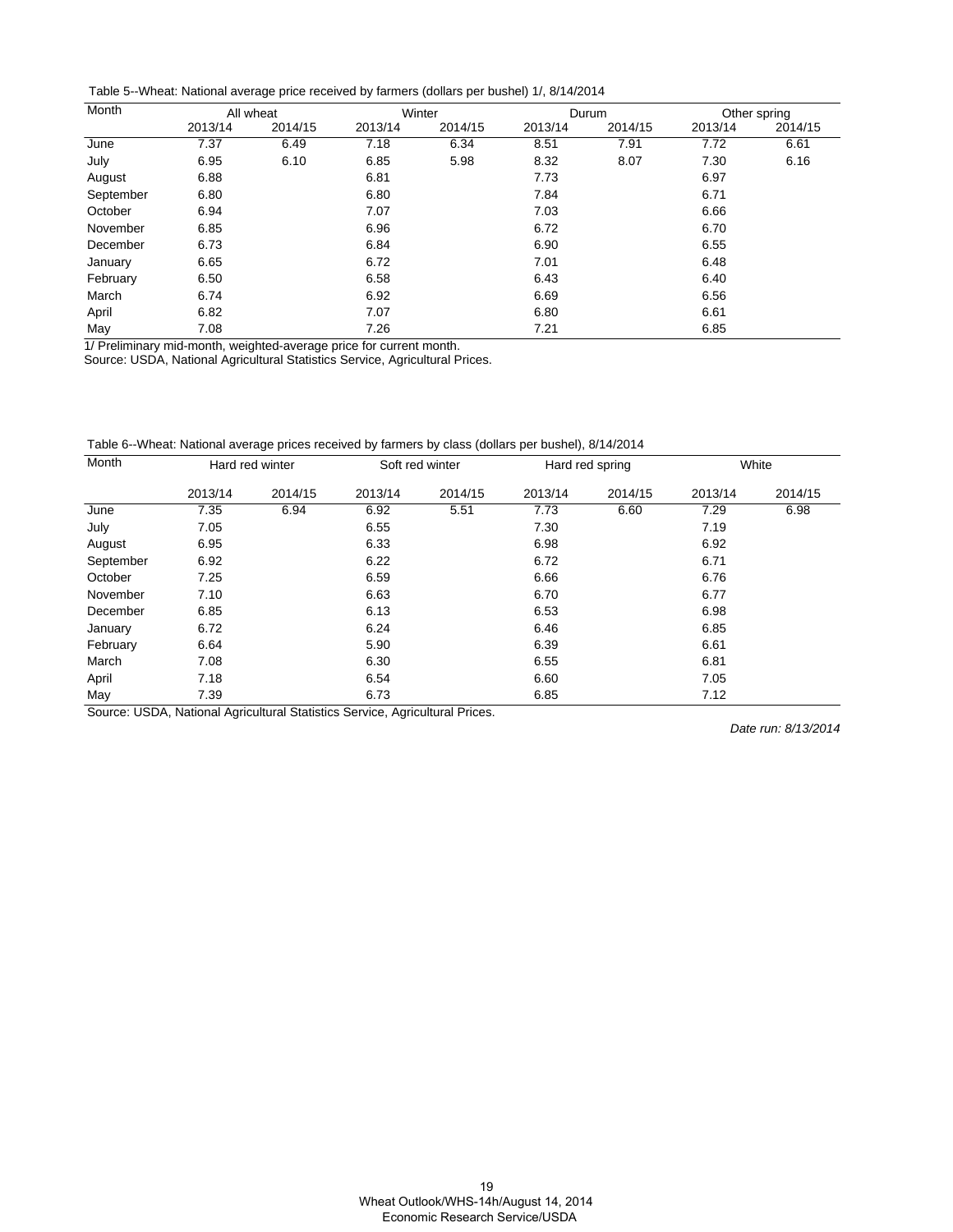|                   | Table 7--Vyneat: Average cash grain blds at principal markets, 8/14/2014 |                                         |                            |                                         |                                             |                                      |                                         |                                      |  |  |  |
|-------------------|--------------------------------------------------------------------------|-----------------------------------------|----------------------------|-----------------------------------------|---------------------------------------------|--------------------------------------|-----------------------------------------|--------------------------------------|--|--|--|
|                   |                                                                          | No. 1 hard red winter                   |                            | No. 1 hard red winter                   | No. 1 hard red winter<br>(ordinary protein) |                                      |                                         | No. 1 hard red winter                |  |  |  |
|                   |                                                                          | (ordinary protein)                      |                            | (13% protein)                           |                                             |                                      | (ordinary protein)<br>Texas Gulf, TX 1/ |                                      |  |  |  |
|                   |                                                                          | Kansas City, MO<br>(dollars per bushel) |                            | Kansas City, MO<br>(dollars per bushel) |                                             | Portland, OR<br>(dollars per bushel) |                                         | (dollars per metric ton)             |  |  |  |
|                   |                                                                          |                                         |                            |                                         |                                             |                                      |                                         |                                      |  |  |  |
| Month             | 2013/14                                                                  | 2014/15                                 | 2013/14                    | 2014/15                                 | 2013/14                                     | 2014/15                              | 2013/14                                 | 2014/15                              |  |  |  |
| June              | 8.32                                                                     | 8.23                                    | 8.65                       | 8.24                                    | 8.44                                        | 7.85                                 | 313.42                                  | 306.08                               |  |  |  |
| July              | 8.14                                                                     | 7.61                                    | 8.36                       | 7.53                                    | 7.96                                        | 7.31                                 | 304.79                                  | --                                   |  |  |  |
| August            | 8.12                                                                     | --                                      | 8.16                       | $\overline{\phantom{a}}$                | 7.99                                        | --                                   | 305.52                                  |                                      |  |  |  |
| September         | 8.00                                                                     | --                                      | 8.17                       | $\overline{\phantom{a}}$                | 7.92                                        | --                                   | 307.54                                  | --                                   |  |  |  |
| October           | 8.70                                                                     | --                                      | 8.82                       | $\overline{\phantom{a}}$                | $\overline{\phantom{a}}$                    | --                                   | 325.00                                  |                                      |  |  |  |
| November          | 8.44                                                                     | --                                      | 8.32                       | $\overline{\phantom{a}}$                | 7.85                                        | $\overline{\phantom{a}}$             | 306.63                                  | --                                   |  |  |  |
| December          | 8.03                                                                     | --                                      | 7.99                       | $\sim$ $\sim$                           | 7.57                                        | --                                   | 291.56                                  |                                      |  |  |  |
| January           | 7.56                                                                     | --                                      | 7.81                       | $\overline{\phantom{a}}$                | 7.44                                        | $\overline{\phantom{a}}$             | 275.39                                  | --                                   |  |  |  |
| February          | 8.04                                                                     | --                                      | 8.15                       | $\overline{\phantom{a}}$                | 8.10                                        | --                                   | 292.30                                  | --                                   |  |  |  |
| March             | 8.87                                                                     | --                                      | 8.87                       | --                                      | 8.73                                        | --                                   | 323.53                                  |                                      |  |  |  |
| April             | 8.81                                                                     | --                                      | 8.77                       | $\sim$ $\sim$                           | 8.56                                        | $-$                                  | 325.00                                  |                                      |  |  |  |
| May               | 9.01                                                                     | Щ,                                      | 8.99                       | $\overline{a}$                          | 8.56                                        | $-$                                  | 334.74                                  |                                      |  |  |  |
|                   |                                                                          | No. 1 dark northern spring              | No. 1 dark northern spring |                                         | No. 1 dark northern spring                  |                                      |                                         | No. 1 hard amber durum               |  |  |  |
|                   |                                                                          | (13% protein)                           |                            | (14% protein)                           |                                             | (14% protein)                        |                                         | Minneapolis, MN                      |  |  |  |
|                   |                                                                          | Chicago, IL<br>(dollars per bushel)     |                            | Chicago, IL<br>(dollars per bushel)     |                                             | Portland, OR<br>(dollars per bushel) |                                         | (dollars per bushel)                 |  |  |  |
|                   |                                                                          |                                         |                            |                                         |                                             |                                      |                                         |                                      |  |  |  |
|                   | 2013/14                                                                  | 2014/15                                 | 2013/14                    | 2014/15                                 | 2013/14                                     | 2014/15                              | 2013/14                                 | 2014/15                              |  |  |  |
| June              | 9.08                                                                     | 8.33                                    | 9.18                       | 9.00                                    | 9.13                                        | 8.39                                 | --                                      | --                                   |  |  |  |
| July              | 8.56                                                                     | 8.04                                    | 8.57                       | 8.66                                    | 8.59                                        | 8.18                                 | --                                      | --                                   |  |  |  |
| August            | 8.10                                                                     | --                                      | 8.37                       | $\overline{\phantom{a}}$                | 8.39                                        | --                                   | --                                      |                                      |  |  |  |
| September         | 7.92                                                                     | $\overline{a}$                          | 8.21                       | $\overline{\phantom{a}}$                | 8.33                                        | $\sim$                               | $\overline{a}$                          |                                      |  |  |  |
| October           | 8.63                                                                     | --                                      | 8.78                       | --                                      | 8.40                                        | --                                   | ۵.                                      |                                      |  |  |  |
| November          | 8.22                                                                     | $\overline{a}$                          | 8.39                       | $\overline{\phantom{a}}$                | 8.28                                        | $-$                                  | --                                      |                                      |  |  |  |
| December          | 8.22                                                                     | --                                      | 8.64                       | $\overline{\phantom{a}}$                | 8.11                                        | --                                   | --                                      |                                      |  |  |  |
| January           | 8.51                                                                     | --                                      | 9.32                       | $\overline{\phantom{a}}$                | 8.29                                        | --                                   | ٠.                                      |                                      |  |  |  |
| February          | 8.42                                                                     | $\overline{a}$                          | 9.03                       | $\overline{\phantom{a}}$                | 8.43                                        | $-$                                  | --                                      |                                      |  |  |  |
| March             | 9.23                                                                     | $\overline{a}$                          | 9.64                       | $\overline{\phantom{a}}$                | 9.02                                        | $\overline{\phantom{a}}$             | $\overline{a}$                          |                                      |  |  |  |
| April             | 8.41                                                                     | --                                      | 8.73                       | $\overline{\phantom{a}}$                | 8.81                                        | $\overline{\phantom{a}}$             | --                                      | --                                   |  |  |  |
| May               | 8.51                                                                     | Щ,                                      | 9.32                       |                                         | 8.81                                        |                                      |                                         |                                      |  |  |  |
|                   |                                                                          | No. 2 soft red winter                   |                            | No. 2 soft red winter                   |                                             | No. 2 soft red winter                |                                         | No. 1 soft white                     |  |  |  |
|                   |                                                                          | St. Louis, MO<br>(dollars per bushel)   |                            | Chicago, IL<br>(dollars per bushel)     |                                             | Toledo, OH<br>(dollars per bushel)   |                                         | Portland, OR<br>(dollars per bushel) |  |  |  |
|                   |                                                                          |                                         |                            |                                         |                                             |                                      |                                         |                                      |  |  |  |
|                   |                                                                          |                                         |                            |                                         |                                             |                                      |                                         |                                      |  |  |  |
|                   | 2013/14                                                                  | 2014/15                                 | 2013/14                    | 2014/15                                 | 2013/14                                     | 2014/15                              | 2014/15                                 | 2013/14                              |  |  |  |
| June              | 7.22                                                                     | 6.03                                    | 6.94                       | 5.87                                    | 6.75                                        | 5.89                                 | 6.99                                    | --                                   |  |  |  |
| July              | 6.72                                                                     | --                                      | 6.60                       | 5.30                                    | 6.50                                        | 5.41                                 | 6.69                                    | 7.23                                 |  |  |  |
| August            | 6.72                                                                     | --                                      | 6.26                       |                                         | 6.32                                        |                                      | --                                      | 7.32                                 |  |  |  |
| September         | 6.31                                                                     | --                                      | 6.41                       |                                         | 6.32                                        |                                      | --                                      | 7.17                                 |  |  |  |
| October           | 6.31                                                                     | $\overline{a}$                          | 6.77                       | $\sim$ $\sim$                           | 6.61                                        |                                      | --                                      | 7.27                                 |  |  |  |
| November          | 6.52                                                                     | --                                      | 6.46                       | --                                      | 6.29                                        |                                      | --                                      | 7.04                                 |  |  |  |
| December          | 6.55                                                                     | --                                      | 6.23                       | $\overline{\phantom{a}}$                | 6.01                                        | --                                   | --                                      | 6.97                                 |  |  |  |
| January           | 6.55                                                                     | --                                      | 5.86                       | --                                      | 5.60                                        |                                      |                                         | 6.78                                 |  |  |  |
| February<br>March | 6.55                                                                     | --                                      | 6.08                       | $\overline{\phantom{a}}$                | 5.91                                        | --                                   | --                                      | 7.20                                 |  |  |  |
| April             | 7.06                                                                     | --                                      | 6.91                       | --                                      | 6.73                                        |                                      |                                         | 7.55                                 |  |  |  |
| May               | 7.05                                                                     | --                                      | 6.91                       | $\overline{\phantom{a}}$                | 6.78                                        |                                      | --                                      | 7.65                                 |  |  |  |
|                   | 6.97                                                                     | --                                      | 6.86                       | $\overline{\phantom{m}}$                | 6.74                                        | --                                   | --                                      | 7.65                                 |  |  |  |

Table 7--Wheat: Average cash grain bids at principal markets, 8/14/2014

-- = Not available or no quote. Ĭ.

1/ Free on board.

Date run: 8/13/2014 Source: USDA, Agricultural Marketing Service, State Grain Reports, http://www.ams.usda.gov/AMSv1.0/ams.fetchTemplateData.do? [template=TemplateS&navID=MarketNewsAndTransportationData&leftNav=MarketNewsAndTransportationData&page=LSMarketNewsPa](http://www.ams.usda.gov/AMSv1.0/ams.fetchTemplateData.do?template=TemplateS&navID=MarketNewsAndTransportationData&leftNav=MarketNewsAndTransportationData&page=LSMarketNewsPageStateGrainReports) geStateGrainReports.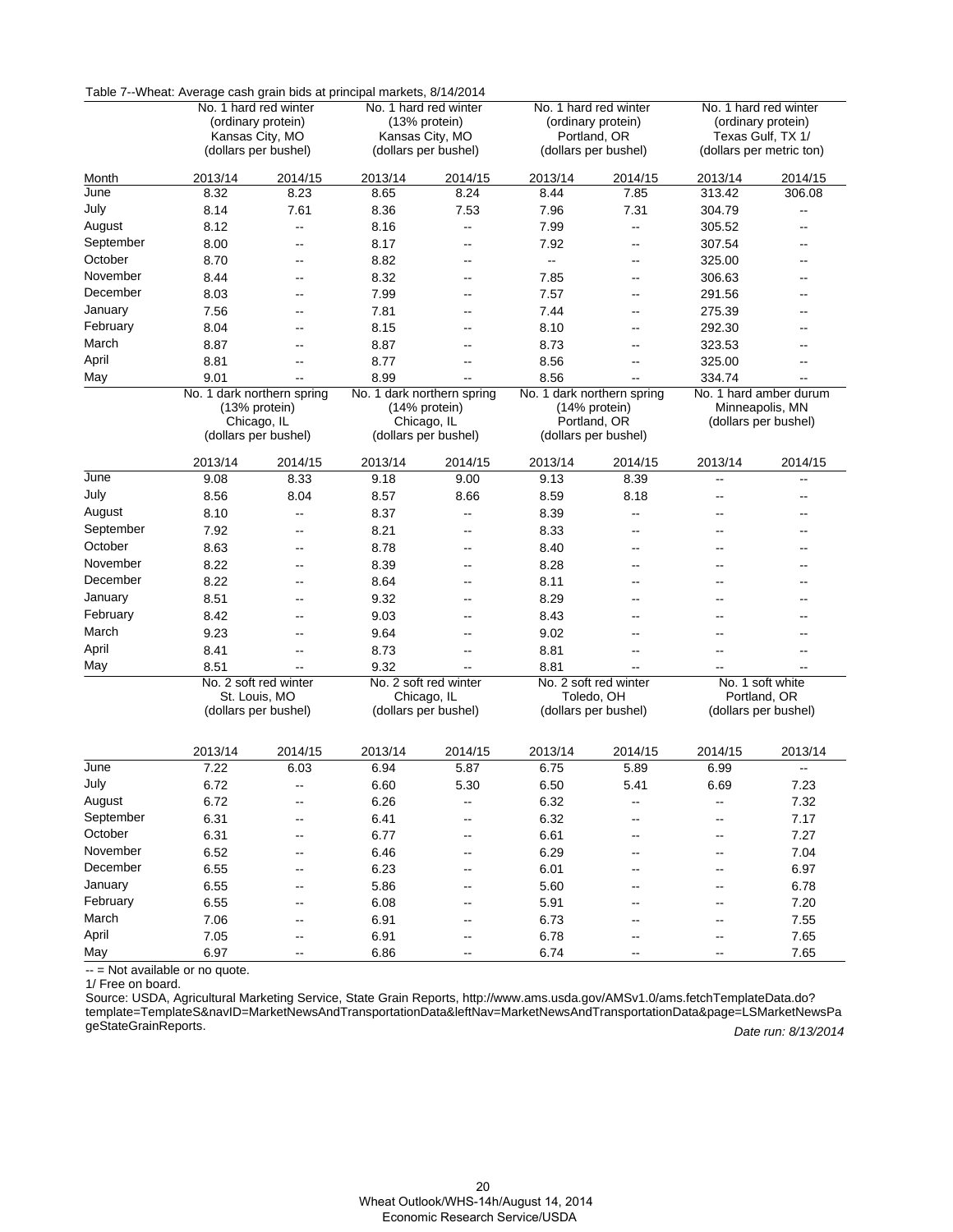Table 8--Wheat: U.S. exports and imports for last 6 months (1,000 bushels), 8/14/2014

|         |                       | Jan    | Feb    | Mar    | Apr     | Mav    | Jun    |
|---------|-----------------------|--------|--------|--------|---------|--------|--------|
| Item    |                       | 2014   | 2014   | 2014   | 2014    | 2014   | 2014   |
| Exports | All wheat grain       | 77.203 | 70.973 | 78.911 | 103,942 | 93.715 | 76,739 |
|         | All wheat flour 1/    | 953    | 803    | 953    | 1.143   | 1.138  | 955    |
|         | All wheat products 2/ | 585    | 582    | 748    | 740     | 671    | 846    |
|         | Total all wheat       | 78,741 | 72,358 | 80,611 | 105,825 | 95,523 | 78,540 |
| Imports | All wheat grain       | 10.754 | 9.215  | 12,342 | 14,700  | 11.105 | 10,973 |
|         | All wheat flour 1/    | 964    | 886    | 972    | 1.141   | 1.087  | 1,012  |
|         | All wheat products 2/ | 1.648  | 1.420  | 1.764  | 1.715   | 1.709  | 1,739  |
|         | Total all wheat       | 13,366 | 11,521 | 15,077 | 17,557  | 13.901 | 13,723 |

Totals may not add due to rounding.

1/ Expressed in grain-equivalent bushels. Includes meal, groats, and durum.

2/ Expressed in grain-equivalent bushels. Includes bulgur, couscous, and selected categories of pasta.

Source: U.S. Department of Commerce, U.S. Census Bureau, Foreign Trade Statistics; and ERS calculations using Census trade statistics.